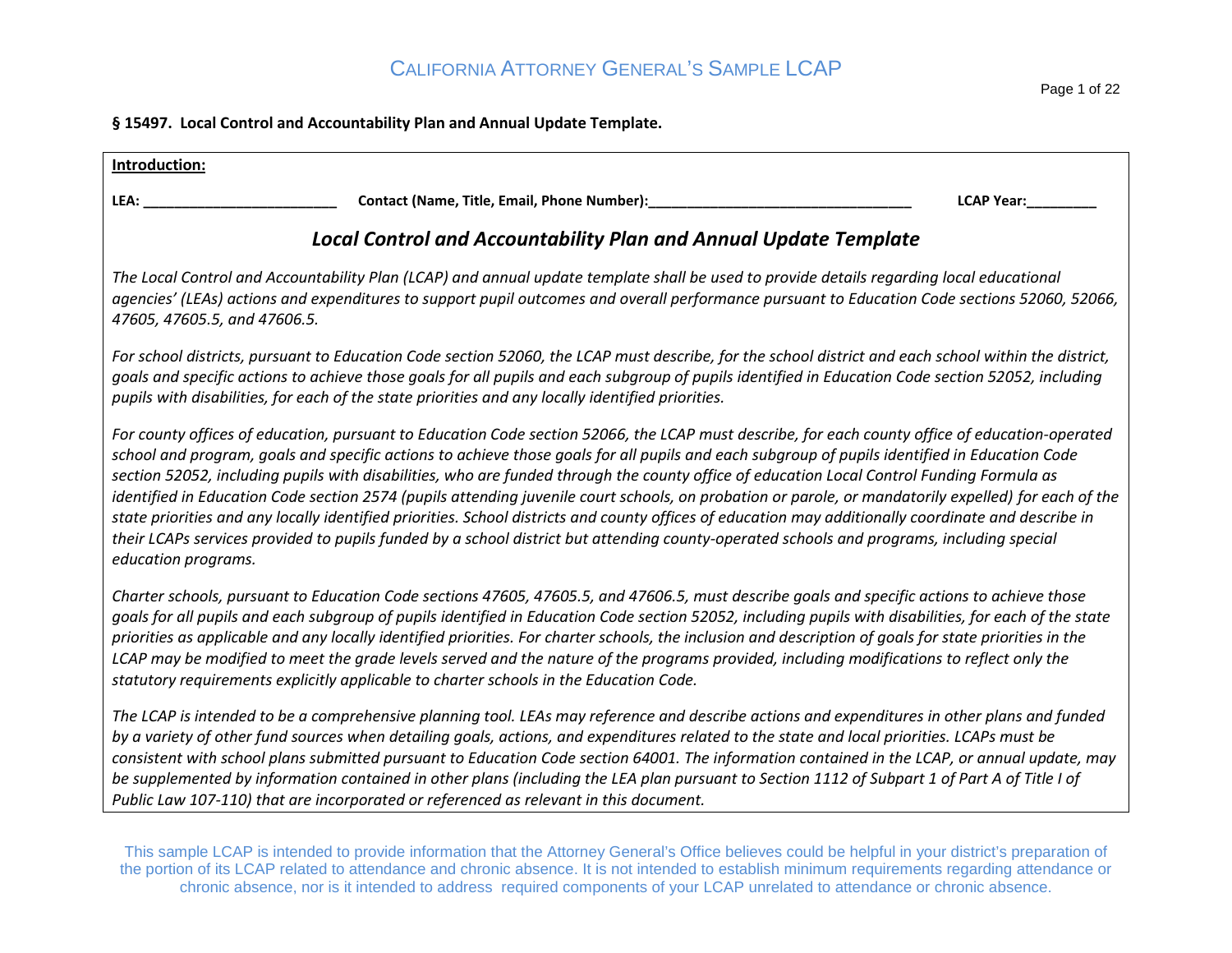*For each section of the template, LEAs should comply with instructions and use the guiding questions as prompts (but not limits) for completing the information as required by statute. Guiding questions do not require separate narrative responses. Data referenced in the LCAP must be consistent with the school accountability report card where appropriate. LEAs may resize pages or attach additional pages as necessary to facilitate completion of the LCAP.* 

### *State Priorities*

school districts and county offices of education must address each of the state priorities in their LCAP. Charter schools must address the priorities *The state priorities listed in Education Code sections 52060 and 52066 can be categorized as specified below for planning purposes, however, in Education Code section 52060(d) that apply to the grade levels served, or the nature of the program operated, by the charter school.* 

*A. Conditions of Learning:* 

 *areas and for the pupils they are teaching; pupils have access to standards-aligned instructional materials pursuant to Education Code section Basic: degree to which teachers are appropriately assigned pursuant to Education Code section 44258.9, and fully credentialed in the subject 60119; and school facilities are maintained in good repair pursuant to Education Code section 17002(d). (Priority 1)* 

 *Implementation of State Standards: implementation of academic content and performance standards adopted by the state board for all pupils, including English learners. (Priority 2)* 

*Course access: pupil enrollment in a broad course of study that includes all of the subject areas described in Education Code section 51210 and subdivisions (a) to (i), inclusive, of Section 51220, as applicable. (Priority 7)* 

 *Expelled pupils (for county offices of education only): coordination of instruction of expelled pupils pursuant to Education Code section 48926. (Priority 9)* 

Foster youth (for county offices of education only): coordination of services, including working with the county child welfare agency to share *information, responding to the needs of the juvenile court system, and ensuring transfer of health and education records. (Priority 10)* 

*B. Pupil Outcomes:* 

 *Pupil achievement: performance on standardized tests, score on Academic Performance Index, share of pupils that are college and career ready, share of English learners that become English proficient, English learner reclassification rate, share of pupils that pass Advanced Placement exams with 3 or higher, share of pupils determined prepared for college by the Early Assessment Program. (Priority 4)* 

 *Education Code section 51220, as applicable. (Priority 8) Other pupil outcomes: pupil outcomes in the subject areas described in Education Code section 51210 and subdivisions (a) to (i), inclusive, of*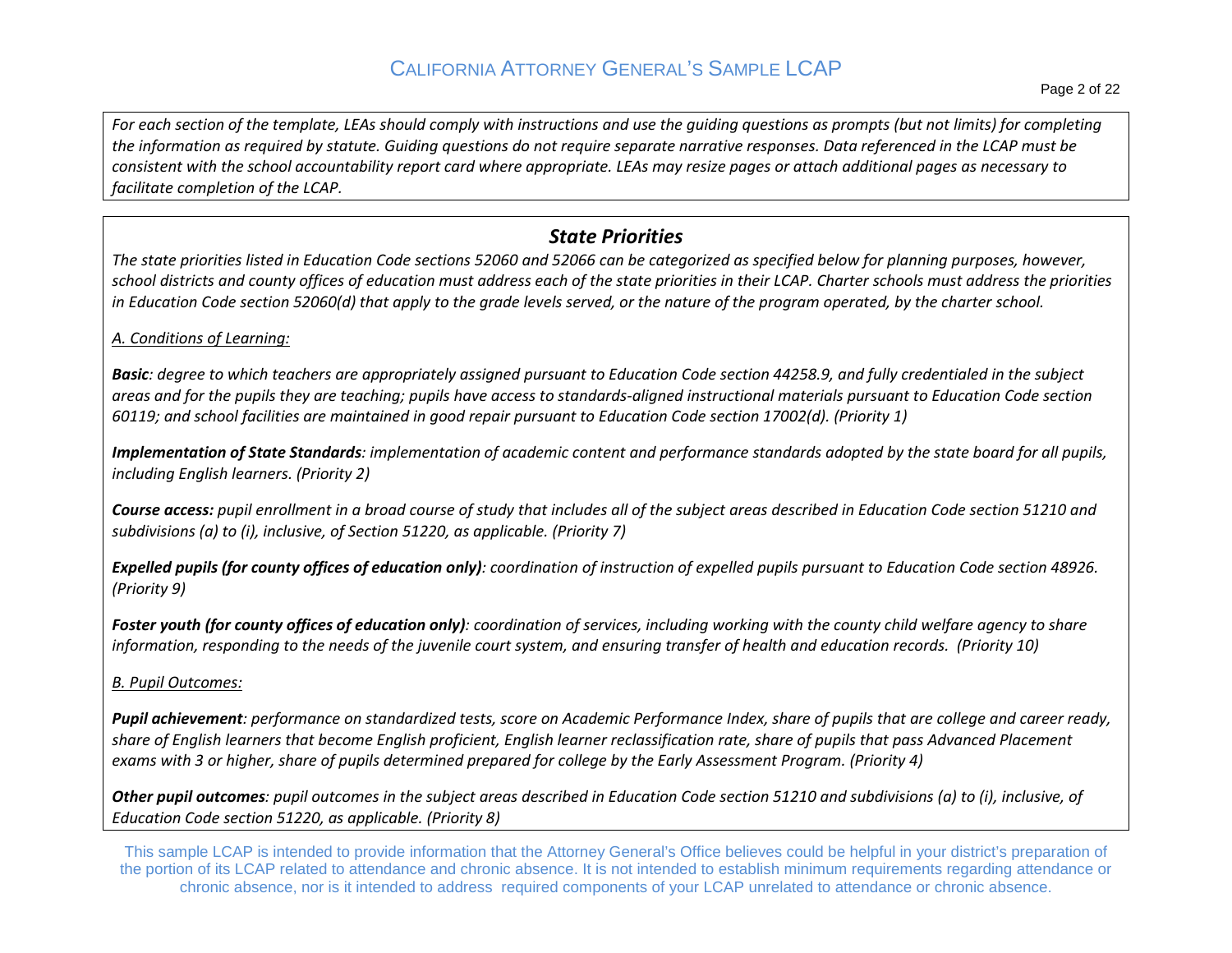#### *C. Engagement:*

*Parent involvement: efforts to seek parent input in decision making, promotion of parent participation in programs for unduplicated pupils and special need subgroups. (Priority 3)* 

*Pupil engagement: school attendance rates, chronic absenteeism rates, middle school dropout rates, high school dropout rates, high school graduations rates. (Priority 5)* 

*School climate: pupil suspension rates, pupil expulsion rates, other local measures including surveys of pupils, parents and teachers on the sense of safety and school connectedness. (Priority 6)* 

#### **Section 1: Stakeholder Engagement**

 *section 52052, is critical to the LCAP and budget process. Education Code sections 52062 and 52063 specify the minimum requirements for school Meaningful engagement of parents, pupils, and other stakeholders, including those representing the subgroups identified in Education Code districts; Education Code sections 52068 and 52069 specify the minimum requirements for county offices of education, and Education Code section 47606.5 specifies the minimum requirements for charter schools. In addition, Education Code section 48985 specifies the requirements for translation of documents.* 

 **Instructions:** Describe the process used to engage parents, pupils, and the community and how this engagement contributed to development of the LCAP or annual update. Note that the LEA's goals related to the state priority of parental involvement are to be described separately in Section 2, and the related actions and expenditures are to be described in Section 3.

#### **Guiding Questions:**

- 1) How have parents, community members, pupils, local bargaining units, and other stakeholders (e.g., LEA personnel, county child welfare agencies, county office of education foster youth services programs, court-appointed special advocates, foster youth, foster parents, learners, and others as appropriate) been engaged and involved in developing, reviewing, and supporting implementation of the LCAP? education rights holders and other foster youth stakeholders, English learner parents, community organizations representing English
- 2) How have stakeholders been included in the LEA's process in a timely manner to allow for engagement in the development of the LCAP?
- 3) What information (e.g., quantitative and qualitative data/metrics) was made available to stakeholders related to the state priorities and used by the LEA to inform the LCAP goal setting process?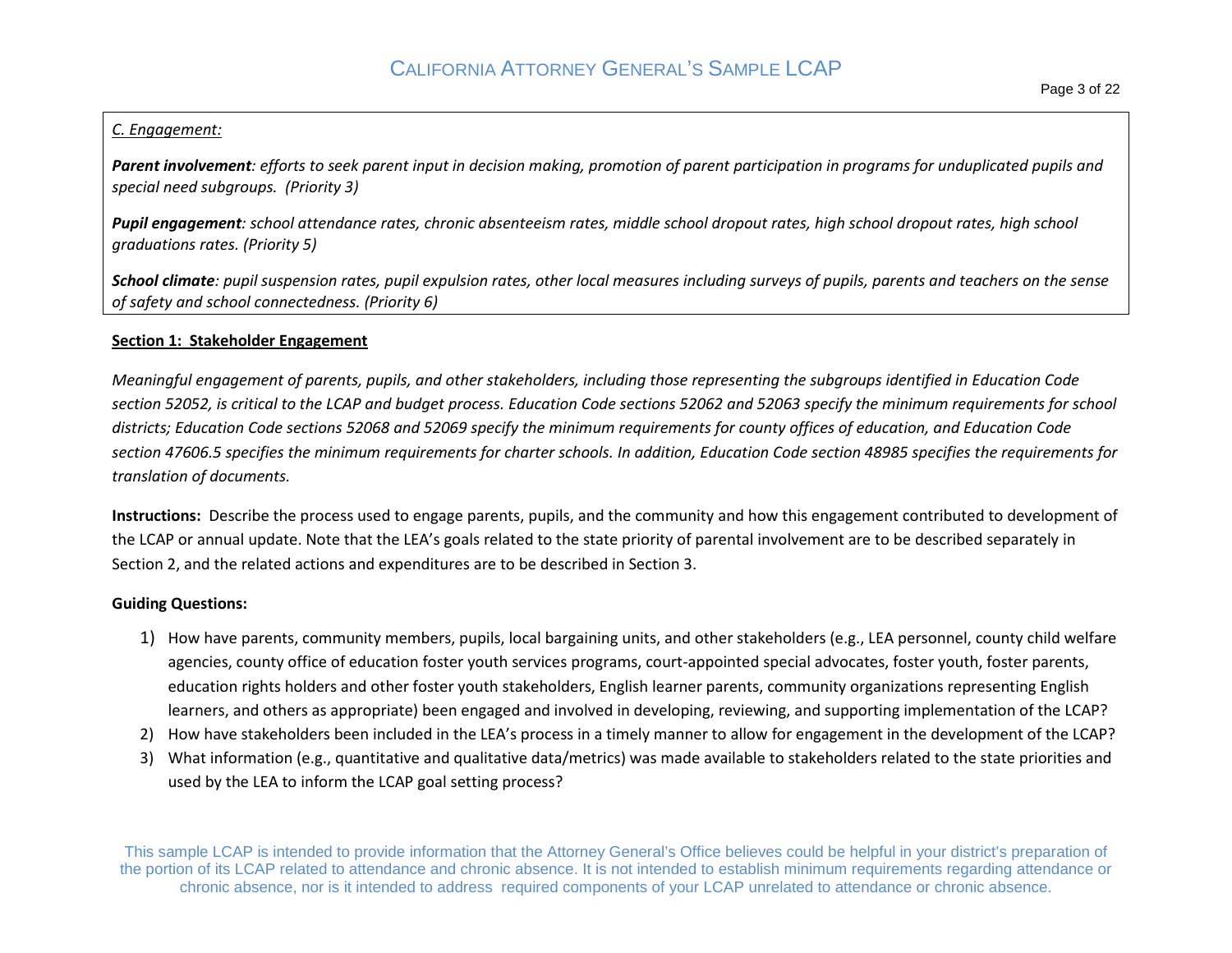- 4) What changes, if any, were made in the LCAP prior to adoption as a result of written comments or other feedback received by the LEA through any of the LEA's engagement processes?
- 5) What specific actions were taken to meet statutory requirements for stakeholder engagement pursuant to Education Code sections 52062, 52068, and 47606.5, including engagement with representative parents of pupils identified in Education Code section 42238.01?
- 6) In the annual update, how has the involvement of these stakeholders supported improved outcomes for pupils related to the state priorities?

|           | <b>Involvement Process</b>                                                                  | <b>Impact on LCAP</b>          |
|-----------|---------------------------------------------------------------------------------------------|--------------------------------|
|           | <b>I. ATTENDANCE STAKEHOLDERS FOR ALL STUDENTS:</b>                                         | A: Comments/feedback received: |
|           | A. School or county health care personnel: [contact persons, dates,                         | B: Changes made in LCAP:       |
|           | how involved]                                                                               |                                |
|           | B. Child Welfare and Attendance Personnel: [contact persons,                                |                                |
|           | dates, how involved]                                                                        |                                |
|           | C. Mental Health Personnel: [contact persons, dates, how<br>involved]                       |                                |
|           | D. Parent groups: [contact persons, dates, how involved]                                    |                                |
|           | Law enforcement: [contact persons, dates, how involved]<br>Е.                               |                                |
|           | F. Local District Attorney: [contact persons, dates, how involved]                          |                                |
|           | G. County Probation Department: [contact persons, dates, how<br>involved]                   |                                |
|           | H. County Welfare department: [contact persons, dates, how<br>involved]                     |                                |
|           | County Superintendent of Schools Representative: [contact]<br>persons, dates, how involved] |                                |
|           | School District: [contact persons, dates, how involved]                                     |                                |
|           | Community-based Youth Service Centers: [contact persons,<br>К.                              |                                |
|           | dates, how involved]                                                                        |                                |
|           | School guidance personnel: [contact persons, dates, how                                     |                                |
|           | involved]                                                                                   |                                |
|           | M. Attendance-focused organizations: [contact persons, dates, how<br>involved]              |                                |
|           | II. ATTENDANCE STAKEHOLDERS FOR FOSTER YOUTH:                                               |                                |
| Α.        | County child welfare agency: [contact persons, dates, how involved]                         |                                |
| <b>B.</b> | County Office of Education foster youth services program: [contact]                         |                                |
|           | persons, dates, how involved]                                                               |                                |
|           | County Foster Care Ombudsman: [contact persons, dates, how                                  |                                |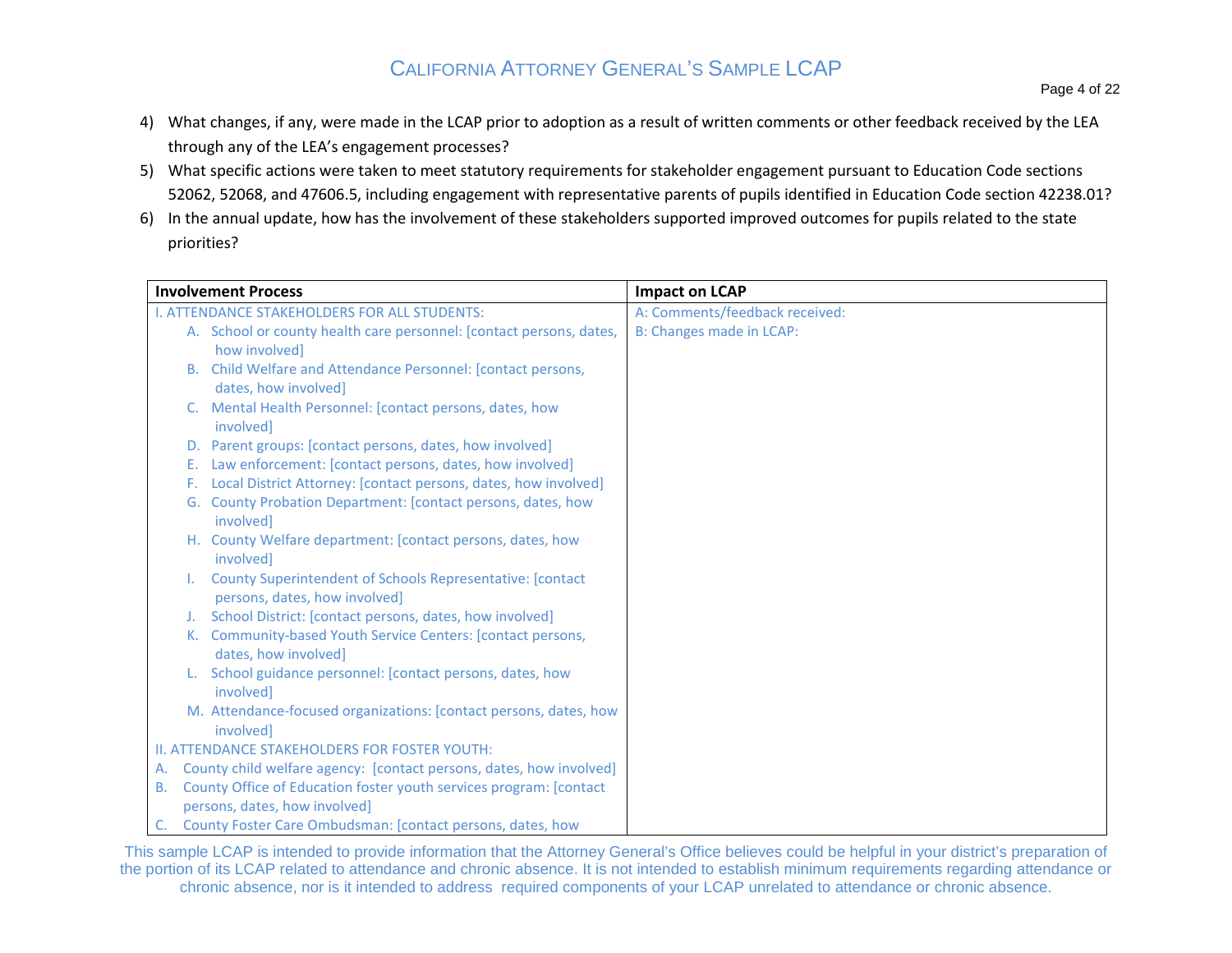|    | <b>Involvement Process</b>                                              | <b>Impact on LCAP</b> |
|----|-------------------------------------------------------------------------|-----------------------|
|    | involved                                                                |                       |
| D. | Court-appointed special advocates (CASA) and volunteer education        |                       |
|    | rights holders: [contact persons, dates, how involved]                  |                       |
| Е. | Foster youth organizations: [contact persons, dates, how involved]      |                       |
| F. | Foster parent and kinship care organizations (FFAs, Grandparents as     |                       |
|    | Parents, Community Coalition, etc.): [contact persons, dates, how       |                       |
|    | involved                                                                |                       |
| G. | Other foster care stakeholders, including minors' counsel: [contact]    |                       |
|    | persons, dates, how involved]                                           |                       |
|    | III. PARENT ADVISORY COMMITTEES:                                        |                       |
| А. | Parents of habitually truant, chronically truant, or chronically absent |                       |
|    | students were represented on parent advisory committees as              |                       |
|    | follows:                                                                |                       |
| В. | Foster youth stakeholders were represented on parent advisory           |                       |
|    | committees as follows:                                                  |                       |
|    |                                                                         |                       |

#### **Section 2: Goals and Progress Indicators**

*For school districts, Education Code sections 52060 and 52061, for county offices of education, Education Code sections 52066 and 52067, and for charter schools, Education Code section 47606.5 require(s) the LCAP to include a description of the annual goals, for all pupils and each subgroup of pupils, for each state priority and any local priorities and require the annual update to include a review of progress towards the goals and describe any changes to the goals.* 

**Instructions:** Describe annual goals and expected and actual progress toward meeting goals. This section must include specifics projected for the applicable term of the LCAP, and in each annual update year, a review of progress made in the past fiscal year based on an identified metric. Charter schools may adjust the chart below to align with the term of the charter school's budget that is submitted to the school's authorizer pursuant to Education Code section 47604.33. The metrics may be quantitative or qualitative, although LEAs must, at minimum, use the specific metrics that statute explicitly references as required elements for measuring progress within a particular state priority area. Goals must address each of the state priorities and any additional local priorities; however, one goal may address multiple priorities. The LEA may identify which school sites and subgroups have the same goals, and group and describe those goals together. The LEA may also indicate those goals that are not applicable to a specific subgroup or school site. The goals must reflect outcomes for all pupils and include specific goals for school sites and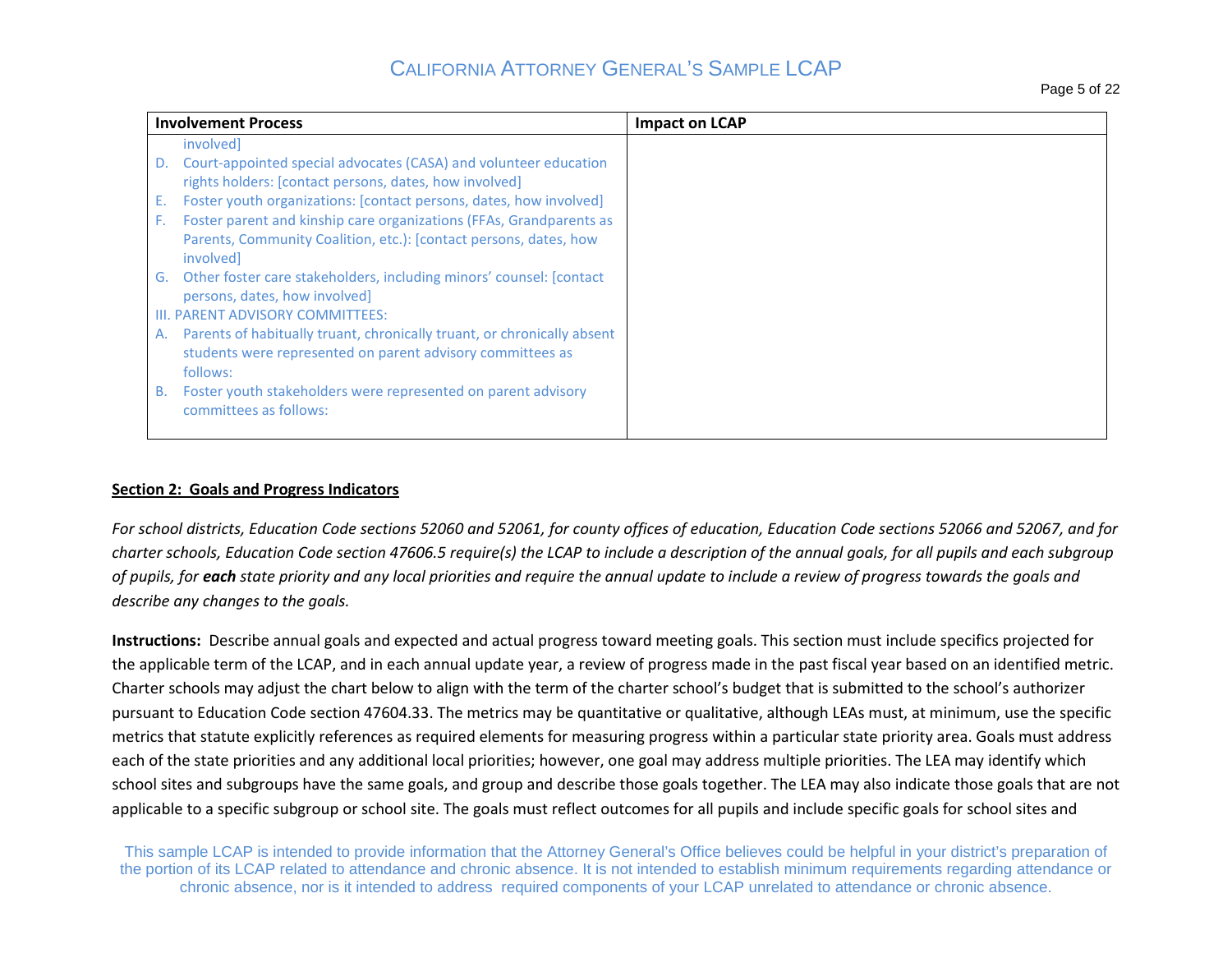specific subgroups, including pupils with disabilities, both at the LEA level and, where applicable, at the school site level. To facilitate alignment between the LCAP and school plans, the LCAP shall identify and incorporate school-specific goals related to the state and local priorities from the school plans submitted pursuant to Education Code section 64001. Furthermore, the LCAP should be shared with, and input requested from, school site-level advisory groups (e.g., school site councils, English Learner Advisory Councils, pupil advisory groups, etc.) to facilitate alignment between school-site and district-level goals and actions. An LEA may incorporate or reference actions described in other plans that are being undertaken to meet the goal.

#### **Guiding Questions:**

- 1) What are the LEA's goal(s) to address state priorities related to "Conditions of Learning"?
- 2) What are the LEA's goal(s) to address state priorities related to "Pupil Outcomes"?
- 3) What are the LEA's goal(s) to address state priorities related to "Engagement" (e.g., pupil and parent)?
- 4) What are the LEA's goal(s) to address locally-identified priorities?
- 5) How have the unique needs of individual school sites been evaluated to inform the development of meaningful district and/or individual school level data analysis, etc.)? school site goals (e.g., input from site level advisory groups, staff, parents, community, pupils; review of school level plans; in-depth
- 6) What are the unique goals for subgroups as defined in Education Code sections 42238.01 and 52052 that are different from the LEA's goals for all pupils?
- 7) What are the specific predicted outcomes/metrics/noticeable changes associated with each of the goals annually and over the term of the LCAP?
- 8) What information (e.g., quantitative and qualitative data/metrics) was considered/reviewed to develop goals to address each state or local priority and/or to review progress toward goals in the annual update?
- 9) What information was considered/reviewed for individual school sites?
- 10) What information was considered/reviewed for subgroups identified in Education Code section 52052?
- 11) In the annual update, what changes/progress have been realized and how do these compare to changes/progress predicted? What modifications are being made to the LCAP as a result of this comparison?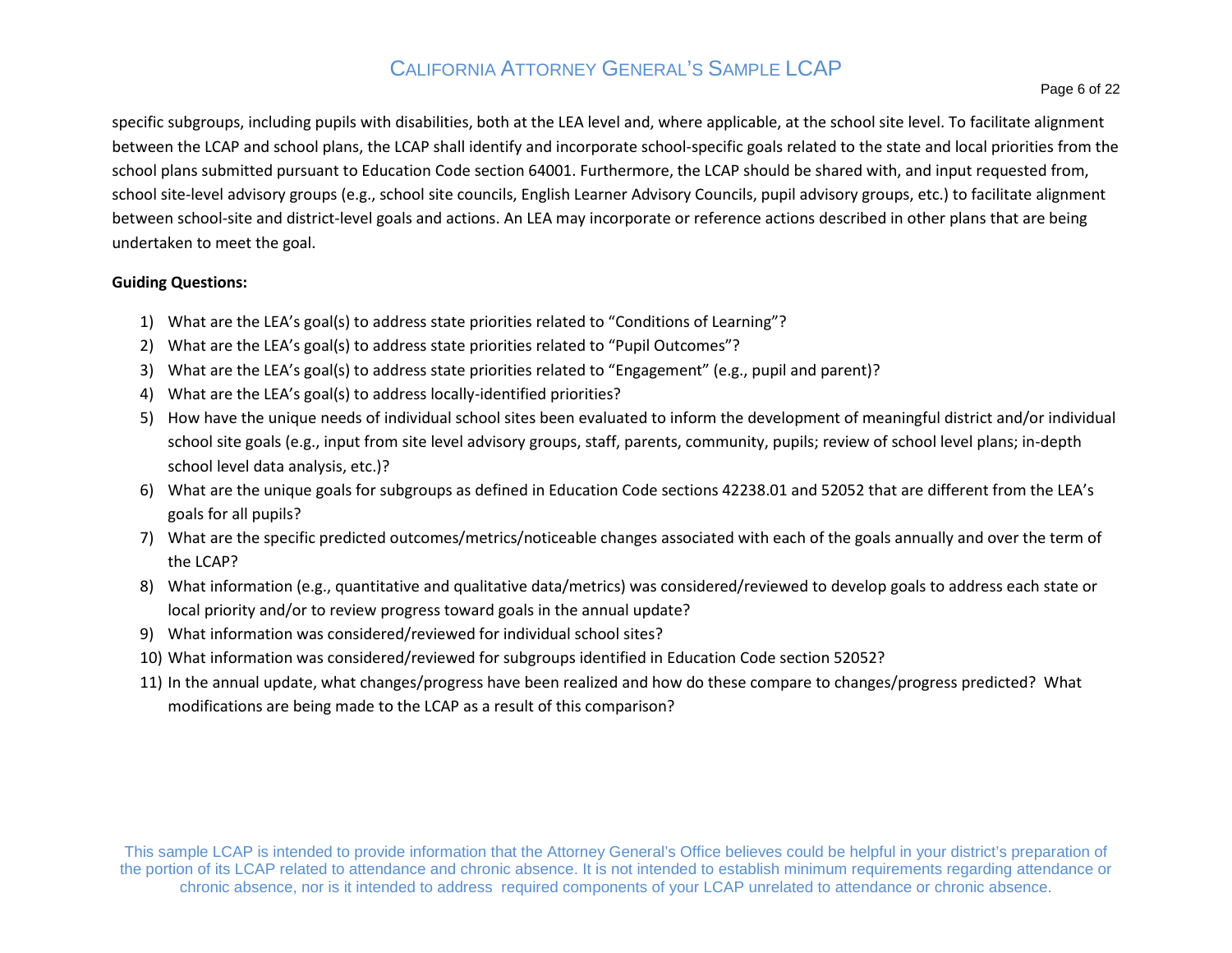Page 7 of 22

| <b>Identified Need and</b><br><b>Metric</b><br>(What needs have been<br>identified and what                                                                                                                                                                                                                                          |                                                                                                                                                                                                                                                        | <b>Goals</b>                                                                                                                                                                                              |                                                                                                                                                                          | Annual<br><b>Update:</b><br><b>Analysis</b> | What will be different/improved for<br>students? (based on identified metric)                                                              | <b>Related State</b><br>and Local<br><b>Priorities</b><br>(Identify specific<br>state priority.<br>For districts and<br>COEs, all<br>priorities in<br>statute must be<br>included and<br>identified; each<br>goal may be<br>linked to more |                                                                                                                                             |                                                                         |
|--------------------------------------------------------------------------------------------------------------------------------------------------------------------------------------------------------------------------------------------------------------------------------------------------------------------------------------|--------------------------------------------------------------------------------------------------------------------------------------------------------------------------------------------------------------------------------------------------------|-----------------------------------------------------------------------------------------------------------------------------------------------------------------------------------------------------------|--------------------------------------------------------------------------------------------------------------------------------------------------------------------------|---------------------------------------------|--------------------------------------------------------------------------------------------------------------------------------------------|--------------------------------------------------------------------------------------------------------------------------------------------------------------------------------------------------------------------------------------------|---------------------------------------------------------------------------------------------------------------------------------------------|-------------------------------------------------------------------------|
| metrics are used to<br>measure progress?)                                                                                                                                                                                                                                                                                            | <b>Description of Goal</b>                                                                                                                                                                                                                             | <b>Applicable</b><br>Pupil<br><b>Subgroups</b><br>(Identify<br>applicable<br>subgroups (as<br>defined in EC<br>52052) or<br>indicate "all"<br>for all pupils.)                                            | School(s)<br><b>Affected</b><br>(Indicate<br>"all" if the<br>goal applies<br>to all schools<br>in the LEA, or<br>alternatively,<br>all high<br>schools, for<br>example.) | of<br><b>Progress</b>                       | <b>LCAP YEAR</b><br><b>Year 1: 20XX-</b><br>XX                                                                                             | <b>Year 2: 20XX-</b><br>XX                                                                                                                                                                                                                 | <b>Year 3: 20XX-</b><br>XX                                                                                                                  | than one<br>priority if<br>appropriate.)                                |
| Need: School lacks<br>complete truancy and<br>chronic absence data<br>for all students and<br>specific groups of<br>students, providing an<br>inaccurate/incomplete<br>reading of school-<br>wide attendance.<br>Metrics: student-level<br>data on excused and<br>unexcused absences,<br>chronic absence rates,<br>truancy, habitual | Reduce truancy and<br>chronic absences;<br>enable school to<br>have access to<br>accurate student-<br>level data on<br>attendance and<br>chronic absence and<br>to use this data to<br>inform school<br>attendance<br>improvement<br>practices, update | All (school-<br>level,<br>student-<br>level, Ethnic<br>subgroups,<br>pupils<br>eligible for<br>free and<br>reduced-<br>price meals,<br>English<br>learners,<br>pupils with<br>disabilities,<br>and foster | All.                                                                                                                                                                     |                                             | Chronic<br>absence<br>reduced by<br>% in first<br>year; achieve<br>inclusion of<br>$%$ of<br>student-level<br>data in LEA-<br>wide system. | Chronic<br>absence<br>reduced by<br>% in second<br>year; achieve<br>inclusion of<br>$%$ of<br>student-level<br>data in LEA-<br>wide system.                                                                                                | Chronic<br>absence<br>reduced by<br>% in third<br>year; achieve<br>inclusion of<br>100% of<br>student-level<br>data in LEA-<br>wide system. | Pupil<br>engagement,<br>school climate,<br>and parental<br>Involvement. |

 This sample LCAP is intended to provide information that the Attorney General's Office believes could be helpful in your district's preparation of the portion of its LCAP related to attendance and chronic absence. It is not intended to establish minimum requirements regarding attendance or chronic absence, nor is it intended to address required components of your LCAP unrelated to attendance or chronic absence .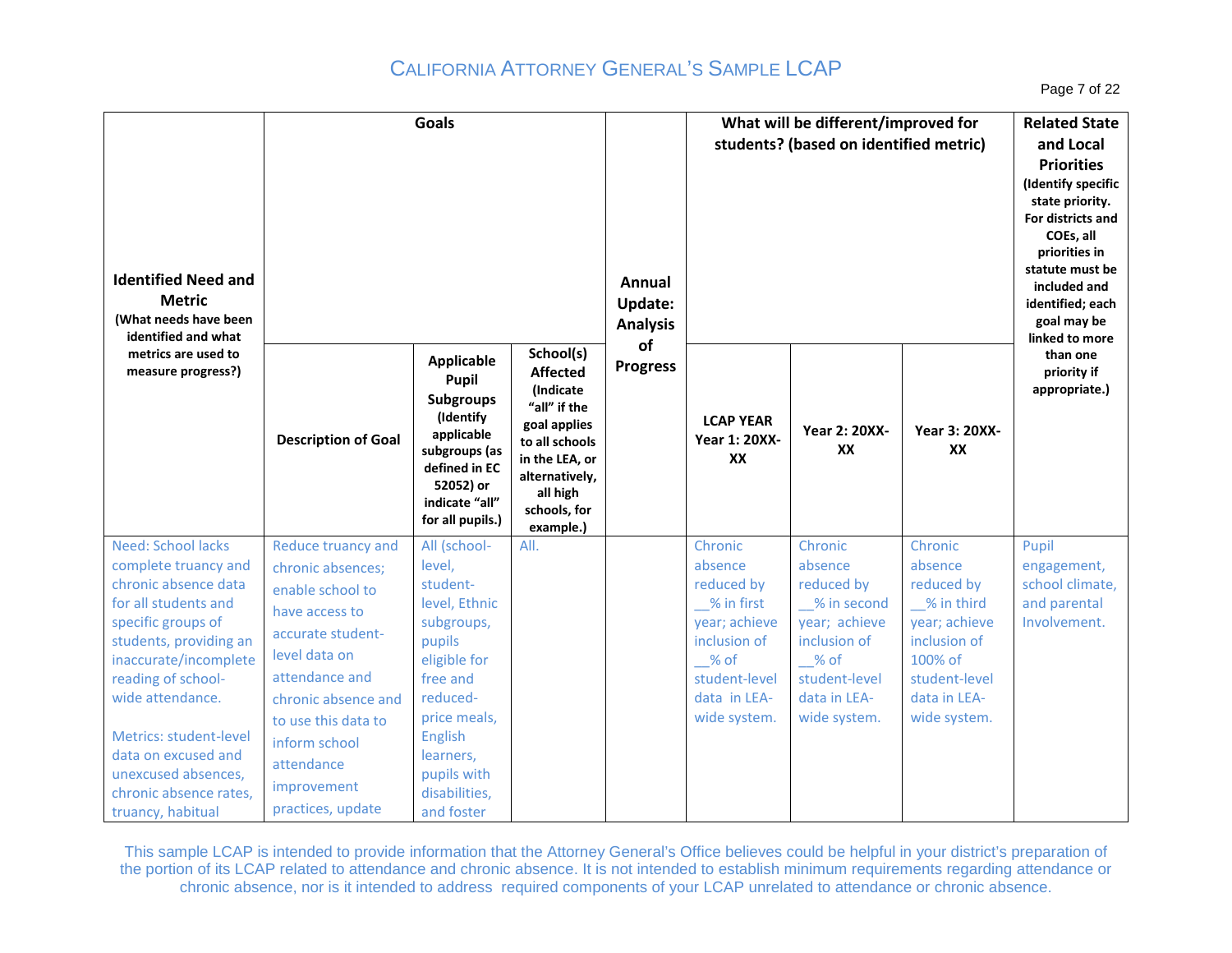| Page 8 of 22 |  |  |
|--------------|--|--|
|--------------|--|--|

| truancy, and chronic<br>truancy rates,<br>attendance rates by<br>class period, academic<br>achievement merits,<br>race/ethnicity,<br>gender, English<br>learner status, special<br>needs status, free and<br>reduced price lunch<br>status, foster status,<br>zip code and<br>suspension and<br>expulsion information. | behavioral practices,<br>and find better ways<br>to engage parents in<br>the education<br>process; decrease<br>the attendance gap<br>for all at-risk<br>subgroups, including<br>foster youth, English<br>learners,<br>redesignated fluent<br>English proficient,<br>and pupils eligible<br>for free and<br>reduced-price<br>meals. | youth).                                                                                                                                                                                                              |      |                                                                                                                                                                                                                                                 |                                                                                                                                                                                                                                                                                |                                                                                                                                                                                                                                               |                                                                         |
|------------------------------------------------------------------------------------------------------------------------------------------------------------------------------------------------------------------------------------------------------------------------------------------------------------------------|------------------------------------------------------------------------------------------------------------------------------------------------------------------------------------------------------------------------------------------------------------------------------------------------------------------------------------|----------------------------------------------------------------------------------------------------------------------------------------------------------------------------------------------------------------------|------|-------------------------------------------------------------------------------------------------------------------------------------------------------------------------------------------------------------------------------------------------|--------------------------------------------------------------------------------------------------------------------------------------------------------------------------------------------------------------------------------------------------------------------------------|-----------------------------------------------------------------------------------------------------------------------------------------------------------------------------------------------------------------------------------------------|-------------------------------------------------------------------------|
| Need: School does not<br>accurately or fully<br>track and comply with<br>requirements to notify<br>and meet with parents<br>according to truancy<br>laws.<br>Metrics: rates of<br>compliance with state<br>statutory<br>requirements for<br>parental truancy<br>notification letters<br>and follow-up.                 | Improve school<br>attendance<br>practices; Reduce<br>truancy and chronic<br>absences; increase<br>compliance with<br>state law.                                                                                                                                                                                                    | All (school-<br>level,<br>student-<br>level, Ethnic<br>subgroups,<br>pupils<br>eligible for<br>free and<br>reduced-<br>price meals,<br>English<br>learners,<br>pupils with<br>disabilities,<br>and foster<br>youth). | All. | Increase<br>Notification<br>of Truancy to<br>$%$ of<br>qualifying<br>students<br>(third<br>unexcused<br>absence or<br>tardy);<br>increase the<br>percentage<br>of parents<br>who<br>complete a<br>meeting with<br>relevant staff<br>regarding a | Increase<br>Notification of<br><b>Truancy to</b><br>$\_$ % of<br>qualifying<br>students (third<br>unexcused<br>absence or<br>tardy);<br>increase the<br>percentage of<br>parents who<br>complete a<br>meeting with<br>relevant staff<br>regarding a<br>student's<br>truancy to | Increase<br>Notification of<br><b>Truancy to</b><br>100% of<br>qualifying<br>students (third<br>unexcused<br>absence or<br>tardy); 100%<br>of parents<br>complete a<br>meeting with<br>relevant staff<br>regarding a<br>student's<br>truancy. | Pupil<br>engagement,<br>school climate,<br>and parental<br>Involvement. |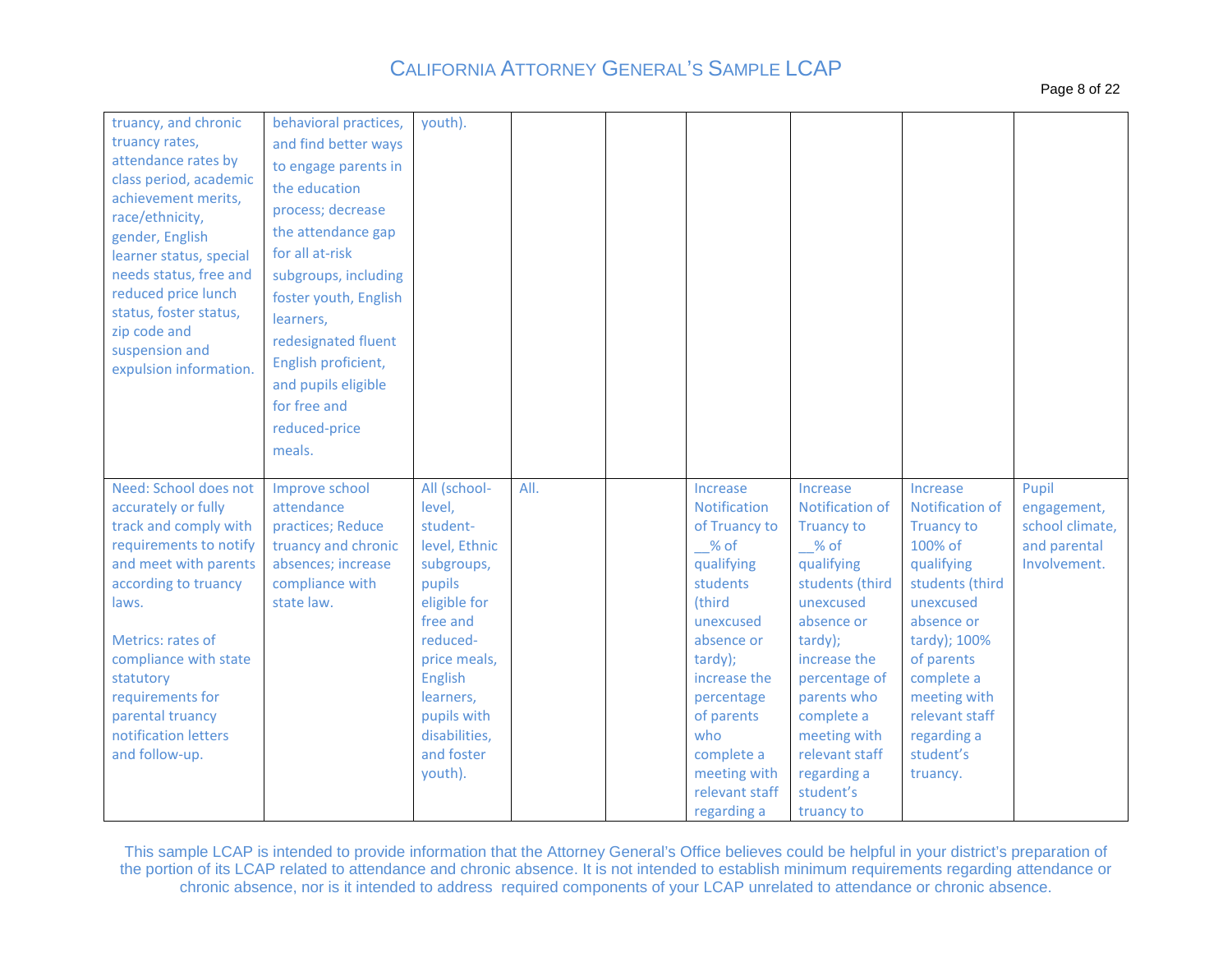Page 9 of 22

|                                |                       |                |     | student's     | $\_\%$ .         |                       |                 |
|--------------------------------|-----------------------|----------------|-----|---------------|------------------|-----------------------|-----------------|
|                                |                       |                |     | truancy to    |                  |                       |                 |
|                                |                       |                |     | %.            |                  |                       |                 |
| <b>Need: Identify barriers</b> | <b>Understand and</b> | All (school-   | All | Attendance    | School climate   | <b>School climate</b> | Pupil           |
| to attendance                  | respond to the        | level,         |     | teams will    | data will be     | data will be          | engagement,     |
|                                | reasons behind        | student-       |     | use school    | used to          | used to               | school climate, |
| Metrics: rates of              | student absences      | level, Ethnic  |     | climate data  | achieve at       | achieve all 6 of      | and parental    |
| students in foster             | and common            | subgroups,     |     | and surveys   | least 3 of the 6 | the School            | Involvement.    |
| care, students                 | attendance barriers.  | pupils         |     | to identify   | School           | Attendance            |                 |
| receiving inadequate           |                       | eligible for   |     | barriers to   | Attendance       | <b>Team</b>           |                 |
| medical, mental                |                       | free and       |     | attendance;   | <b>Team</b>      | responsibilities      |                 |
| health, or dental care;        |                       | reduced-       |     | connect       | responsibilities | set forth in          |                 |
| students receiving             |                       | price meals,   |     | barriers to   | set forth in     | Appendix B.;          |                 |
| inadequate                     |                       | <b>English</b> |     | attendance    | Appendix B.;     | implement             |                 |
| transportation,                |                       | learners,      |     | data with     | design           | programs to           |                 |
| students living in             |                       | pupils with    |     | student-level | programs to      | address               |                 |
| poverty, students              |                       | disabilities,  |     | attendance    | address          | metrics data          |                 |
| exposed to violence.           |                       | and foster     |     | and school    | metrics data     | regarding             |                 |
|                                |                       | youth).        |     | climate       | regarding        | barriers to           |                 |
|                                |                       |                |     | metrics.      | barriers to      | attendance.           |                 |
|                                |                       |                |     |               | attendance.      |                       |                 |

#### **Section 3: Actions, Services, and Expenditures**

 *charter schools, Education Code section 47606.5 require the LCAP to include a description of the specific actions an LEA will take to meet the For school districts, Education Code sections 52060 and 52061, for county offices of education, Education Code sections 52066 and 52067, and for goals identified. Additionally Education Code section 52604 requires a listing and description of the expenditures required to implement the specific actions.* 

 serve low-income, English learner, and/or foster youth pupils as defined in Education Code section 42238.01, the LEA must identify whether LEA must describe any changes to actions as a result of a review of progress. The LEA must reference all fund sources used to support actions **Instructions**: Identify annual actions to be performed to meet the goals described in Section 2, and describe expenditures to implement each action, and where these expenditures can be found in the LEA's budget. Actions may describe a group of services that are implemented to achieve identified goals. The actions and expenditures must reflect details within a goal for the specific subgroups identified in Education Code section 52052, including pupils with disabilities, and for specific school sites as applicable. In describing the actions and expenditures that will supplemental and concentration funds are used in a districtwide, schoolwide, countywide, or charterwide manner. In the annual update, the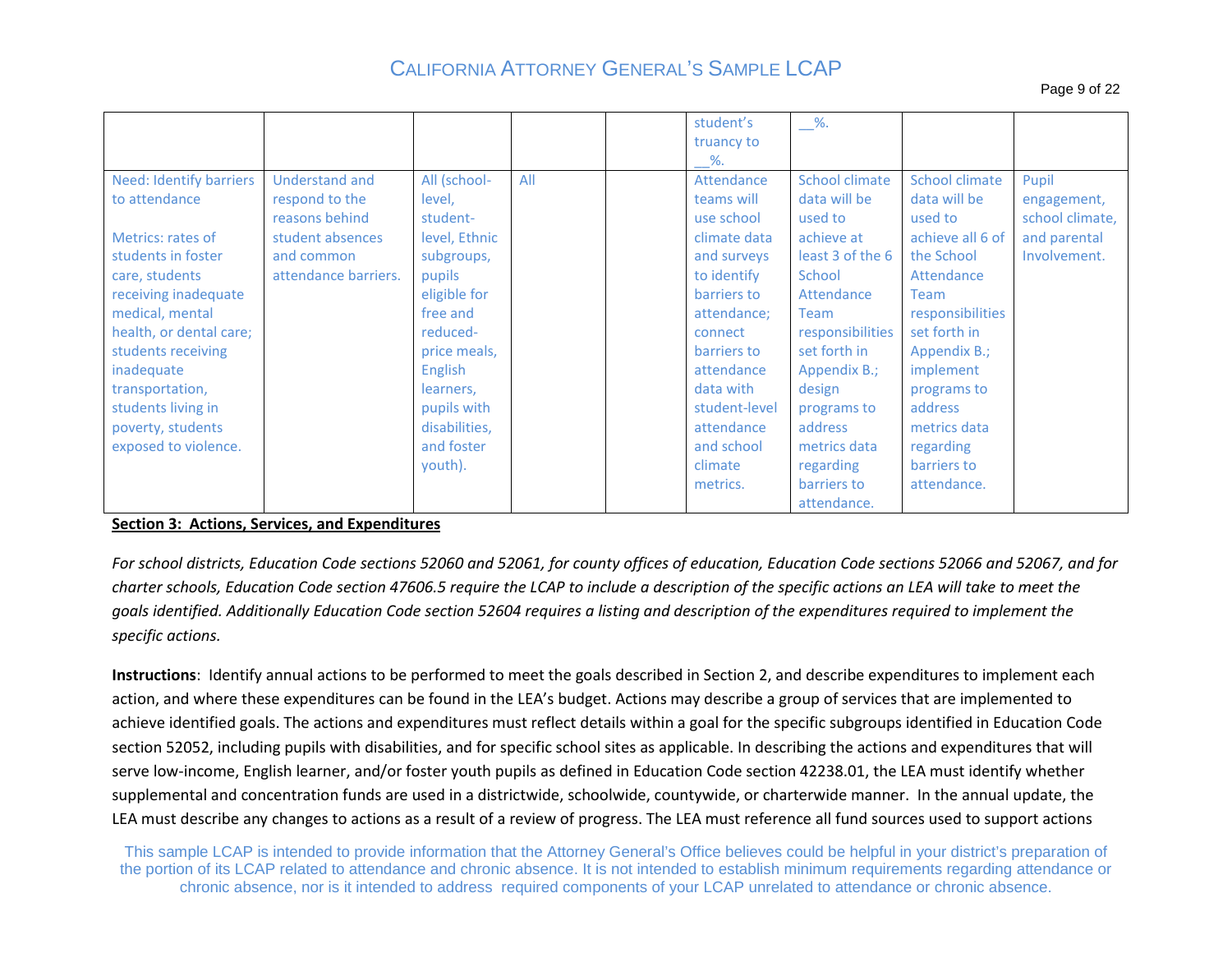and services. Expenditures must be classified using the California School Accounting Manual as required by Education Code sections 52061, 52067, and 47606.5.

#### **Guiding Questions:**

- 1) What actions/services will be provided to all pupils, to subgroups of pupils identified pursuant to Education Code section 52052, to specific school sites, to English learners, to low-income pupils, and/or to foster youth to achieve goals identified in the LCAP?
- 2) How do these actions/services link to identified goals and performance indicators?
- 3) What expenditures support changes to actions/services as a result of the goal identified? Where can these expenditures be found in the LEA's budget?
- 4) In the annual update, how have the actions/services addressed the needs of all pupils and did the provisions of those services result in the desired outcomes?
- Code section 52052, including, but not limited to, English learners, low-income pupils, and foster youth; and did the provision of those 5) In the annual update, how have the actions/services addressed the needs of all subgroups of pupils identified pursuant to Education actions/services result in the desired outcomes?
- 6) In the annual update, how have the actions/services addressed the identified needs and goals of specific school sites and did the provision of those actions/services result in the desired outcomes?
- 7) In the annual update, what changes in actions, services, and expenditures have been made as a result of reviewing past progress and/or changes to goals?
- A. What annual actions, and the LEA may include any services that support these actions, are to be performed to meet the goals described these actions, including where these expenditures can be found in the LEA's budget. in Section 2 for ALL pupils and the goals specifically for subgroups of pupils identified in Education Code section 52052 but not listed in Table 3B below (e.g., Ethnic subgroups and pupils with disabilities)? List and describe expenditures for each fiscal year implementing

| Goal<br>(Include and<br>identify all goals<br>from Section 2) | <b>Related State</b><br>and Local<br><b>Priorities</b><br>(from Section 2) | <b>Actions and</b><br><b>Services</b> | <b>Level of Service</b><br>(Indicate if school-<br>wide or LEA-wide) | Annual<br>Update:<br><b>Review of</b><br>actions/<br>services | What actions are performed or services provided<br>in each year (and are projected to be provided in<br>years 2 and 3)? What are the anticipated<br>expenditures for each action (including funding<br>source)? |
|---------------------------------------------------------------|----------------------------------------------------------------------------|---------------------------------------|----------------------------------------------------------------------|---------------------------------------------------------------|-----------------------------------------------------------------------------------------------------------------------------------------------------------------------------------------------------------------|
|---------------------------------------------------------------|----------------------------------------------------------------------------|---------------------------------------|----------------------------------------------------------------------|---------------------------------------------------------------|-----------------------------------------------------------------------------------------------------------------------------------------------------------------------------------------------------------------|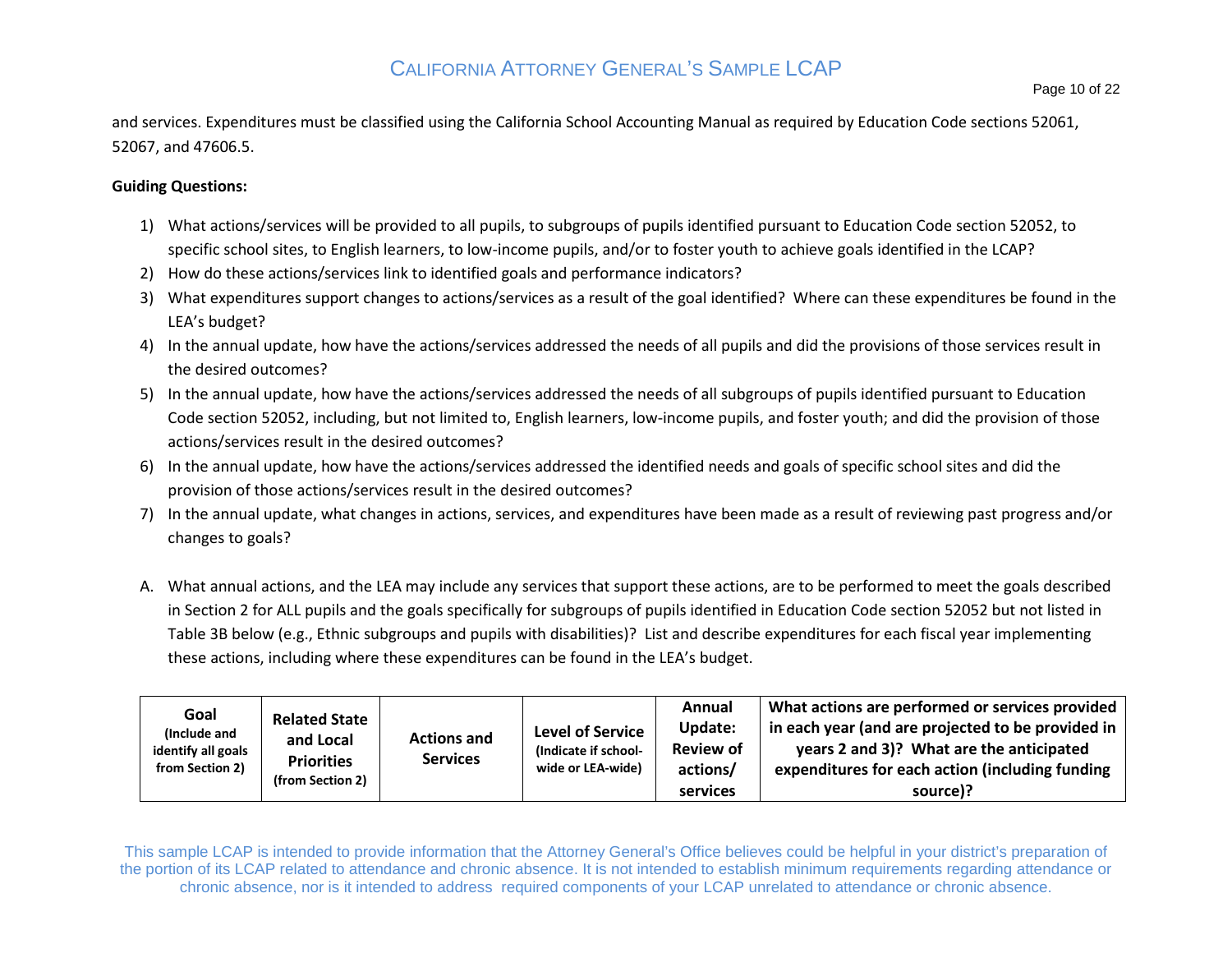Page 11 of 22

|                             |                      |                                         |          | <b>LCAP YEAR</b><br><b>Year 1: 20XX-</b> | <b>Year 2: 20XX-XX</b>          | <b>Year 3: 20XX-XX</b>   |
|-----------------------------|----------------------|-----------------------------------------|----------|------------------------------------------|---------------------------------|--------------------------|
|                             |                      |                                         |          | XX                                       |                                 |                          |
| Reduce truancy              | Pupil<br>engagement, | Ensure that upon<br>full implementation | LEA-wide | Achieve and<br>document                  | Achieve and<br>document         | Achieve and<br>document  |
| and chronic<br>absences;    | school climate,      | of LCFF, LEA                            |          | significant                              | significant                     | significant              |
| enable school to            | and parental         | establishes policy                      |          | progress                                 | progress                        | progress on all 9        |
| have access to              | Involvement.         | and data                                |          | executing at                             | executing at                    | policy and data          |
| accurate                    |                      | infrastructure to                       |          | least 5 of the 9                         | least 7 of the 9                | deliverables             |
| student-level               |                      | monitor student-<br>level attendance,   |          | policy and<br>data                       | policy and data<br>deliverables | listed in<br>Appendix A. |
| data on                     |                      | barriers to                             |          | deliverables                             | listed in                       |                          |
| attendance and              |                      | attendance, and                         |          | listed in                                | Appendix A.                     |                          |
| chronic absence             |                      | school climate, as                      |          | Appendix A.                              |                                 |                          |
| and to use this             |                      | listed in Appendix<br>Α.                |          |                                          |                                 |                          |
| data to inform              |                      |                                         |          |                                          |                                 |                          |
| school                      |                      |                                         |          |                                          |                                 |                          |
| attendance                  |                      |                                         |          |                                          |                                 |                          |
| improvement                 |                      |                                         |          |                                          |                                 |                          |
| practices,                  |                      |                                         |          |                                          |                                 |                          |
| update                      |                      |                                         |          |                                          |                                 |                          |
| behavioral                  |                      |                                         |          |                                          |                                 |                          |
| practices, and              |                      |                                         |          |                                          |                                 |                          |
| find better ways            |                      |                                         |          |                                          |                                 |                          |
| to engage<br>parents in the |                      |                                         |          |                                          |                                 |                          |
| education                   |                      |                                         |          |                                          |                                 |                          |
| process;                    |                      |                                         |          |                                          |                                 |                          |
| decrease the                |                      |                                         |          |                                          |                                 |                          |
| attendance gap              |                      |                                         |          |                                          |                                 |                          |
| for all at-risk             |                      |                                         |          |                                          |                                 |                          |
| subgroups,                  |                      |                                         |          |                                          |                                 |                          |
| including foster            |                      |                                         |          |                                          |                                 |                          |
| youth, English              |                      |                                         |          |                                          |                                 |                          |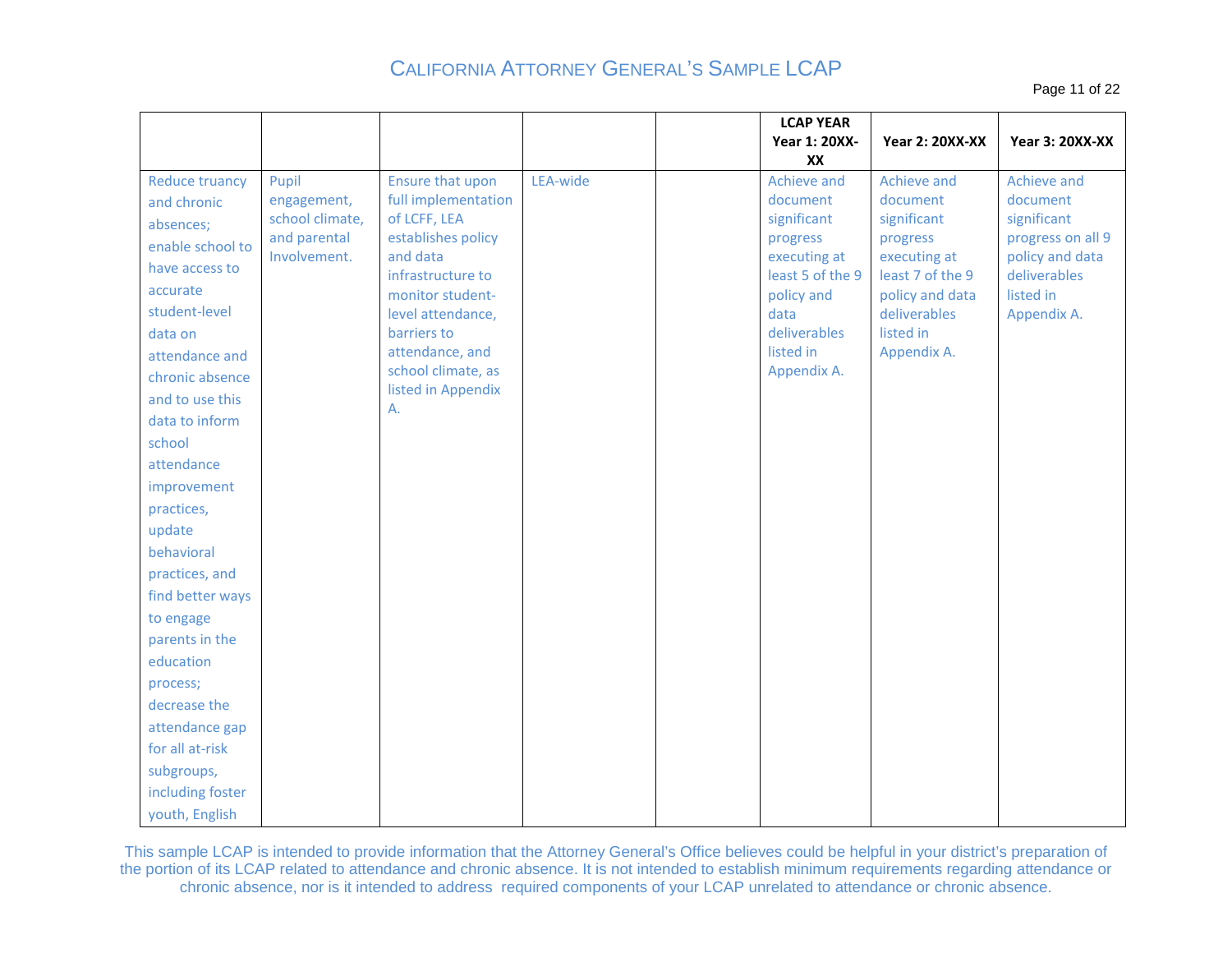| learners,<br>redesignated<br>fluent English<br>proficient, and<br>pupils eligible<br>for free and<br>reduced-price<br>meals.                                                                                                                                                                                                                                                                                                                          |                                                                         |                                                                                                                                                                                                                                                                                                                                                                                                                                             |          |                                                                                                                                                                                                                        |                                                                                                                                                                                        |                                                                                                                                                                    |
|-------------------------------------------------------------------------------------------------------------------------------------------------------------------------------------------------------------------------------------------------------------------------------------------------------------------------------------------------------------------------------------------------------------------------------------------------------|-------------------------------------------------------------------------|---------------------------------------------------------------------------------------------------------------------------------------------------------------------------------------------------------------------------------------------------------------------------------------------------------------------------------------------------------------------------------------------------------------------------------------------|----------|------------------------------------------------------------------------------------------------------------------------------------------------------------------------------------------------------------------------|----------------------------------------------------------------------------------------------------------------------------------------------------------------------------------------|--------------------------------------------------------------------------------------------------------------------------------------------------------------------|
| Enable school to<br>have access to<br>accurate<br>student-level<br>data on<br>attendance and<br>chronic absence<br>and to use this<br>data to inform<br>school<br>attendance<br>improvement<br>practices,<br>update<br>behavioral<br>practices, and<br>find better ways<br>to engage<br>parents in the<br>education<br>process;<br>decrease the<br>attendance gap<br>for all at-risk<br>subgroups,<br>including foster<br>youth, English<br>learners, | Pupil<br>engagement,<br>school climate,<br>and parental<br>Involvement. | Establish<br>attendance teams<br>within schools that<br>meet regularly to<br>review the school's<br>attendance metrics,<br>coordinate efforts<br>to reduce truancy<br>and chronic<br>absence, and<br>identify positive<br>outliers, or<br>students who have<br>low levels of<br>truancy/chronic<br>absence even<br>though they are<br>from a sub-group<br>that is statistically<br>expected to have a<br>higher rate of<br>chronic absence. | LEA-wide | LEA will hire or<br>assign, train,<br>and supervise<br>attendance<br>team to<br>develop a plan<br>for achieving<br>all 6 of the<br>responsibilities<br>listed in<br>Appendix B in<br>all schools<br>within the<br>LEA. | LEA will achieve<br>and document<br>significant<br>progress in<br>executing at<br>least 3 of the 6<br>responsibilities<br>listed in<br>Appendix B in all<br>schools within<br>the LEA. | LEA will achieve<br>and document<br>significant<br>progress on all 6<br>of the<br>responsibilities<br>listed in<br>Appendix B in all<br>schools within<br>the LEA. |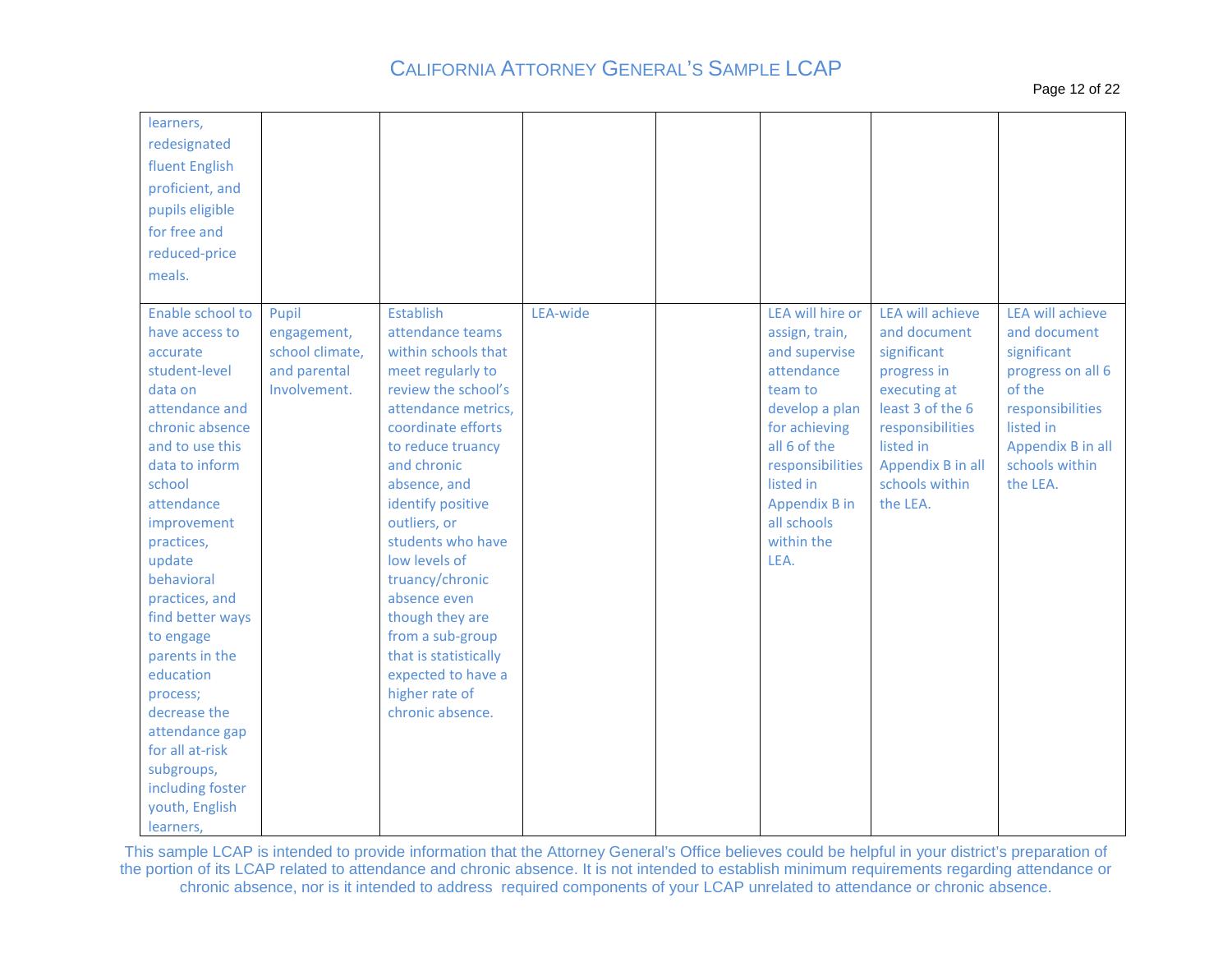| redesignated<br>fluent English<br>proficient, and<br>pupils eligible<br>for free and<br>reduced-price<br>meals; improve<br>school<br>attendance<br>practices;<br>reduce truancy<br>and chronic<br>absences;<br>increase<br>compliance with<br>state law<br><b>Understand and</b> | Pupil                        | <b>Establish updated</b>                    | LEA-wide | Achieve and                    | <b>Revisit and</b>                    | <b>Revisit and</b>                    |
|----------------------------------------------------------------------------------------------------------------------------------------------------------------------------------------------------------------------------------------------------------------------------------|------------------------------|---------------------------------------------|----------|--------------------------------|---------------------------------------|---------------------------------------|
| respond to the                                                                                                                                                                                                                                                                   | engagement,                  | teacher/staff/                              |          | document                       | update                                | update                                |
| reasons behind                                                                                                                                                                                                                                                                   | school climate,              | administrator                               |          | significant                    | curriculum to                         | curriculum to                         |
| student                                                                                                                                                                                                                                                                          | and parental                 | training for                                |          | progress on                    | include best                          | include best                          |
| absences and                                                                                                                                                                                                                                                                     | Involvement.                 | attendance-related                          |          | updating                       | practices based                       | practices based                       |
| common                                                                                                                                                                                                                                                                           |                              | issues; Train                               |          | training                       | on student-level                      | on student-level                      |
| attendance                                                                                                                                                                                                                                                                       |                              | teachers/<br>staff/administrators           |          | curriculum on<br>how to tackle | data, and<br>achieve                  | data, and<br>achieve                  |
| barriers;<br>improve school                                                                                                                                                                                                                                                      |                              | on best practices                           |          | truancy and                    | significant                           | significant                           |
| attendance                                                                                                                                                                                                                                                                       |                              | for providing                               |          | chronic                        | progress in                           | progress in                           |
| practices;                                                                                                                                                                                                                                                                       |                              | positive                                    |          | absence.                       | training on best                      | training on best                      |
| reduce truancy                                                                                                                                                                                                                                                                   |                              | reinforcement for                           |          |                                | practices.                            | practices.                            |
| and chronic                                                                                                                                                                                                                                                                      |                              | good or improved                            |          |                                |                                       |                                       |
| absences;                                                                                                                                                                                                                                                                        |                              | attendance.                                 |          |                                |                                       |                                       |
| increase                                                                                                                                                                                                                                                                         |                              |                                             |          |                                |                                       |                                       |
| compliance with                                                                                                                                                                                                                                                                  |                              |                                             |          |                                |                                       |                                       |
| state law                                                                                                                                                                                                                                                                        |                              |                                             |          |                                |                                       |                                       |
| Enable school to                                                                                                                                                                                                                                                                 | Pupil                        | <b>Ensure that</b>                          | LEA-wide | Achieve and                    | <b>Revisit and</b>                    | <b>Revisit and</b>                    |
| have access to                                                                                                                                                                                                                                                                   | engagement,                  | administration staff                        |          | document                       | update                                | update                                |
| accurate                                                                                                                                                                                                                                                                         | school climate,              | has the necessary                           |          | significant                    | policies/practices<br>to include best | policies/practices<br>to include best |
| student-level                                                                                                                                                                                                                                                                    | and parental<br>Involvement. | resources to collect<br>accurate and up-to- |          | progress on                    | practices based                       | practices based                       |
| data on                                                                                                                                                                                                                                                                          |                              |                                             |          | updating                       |                                       |                                       |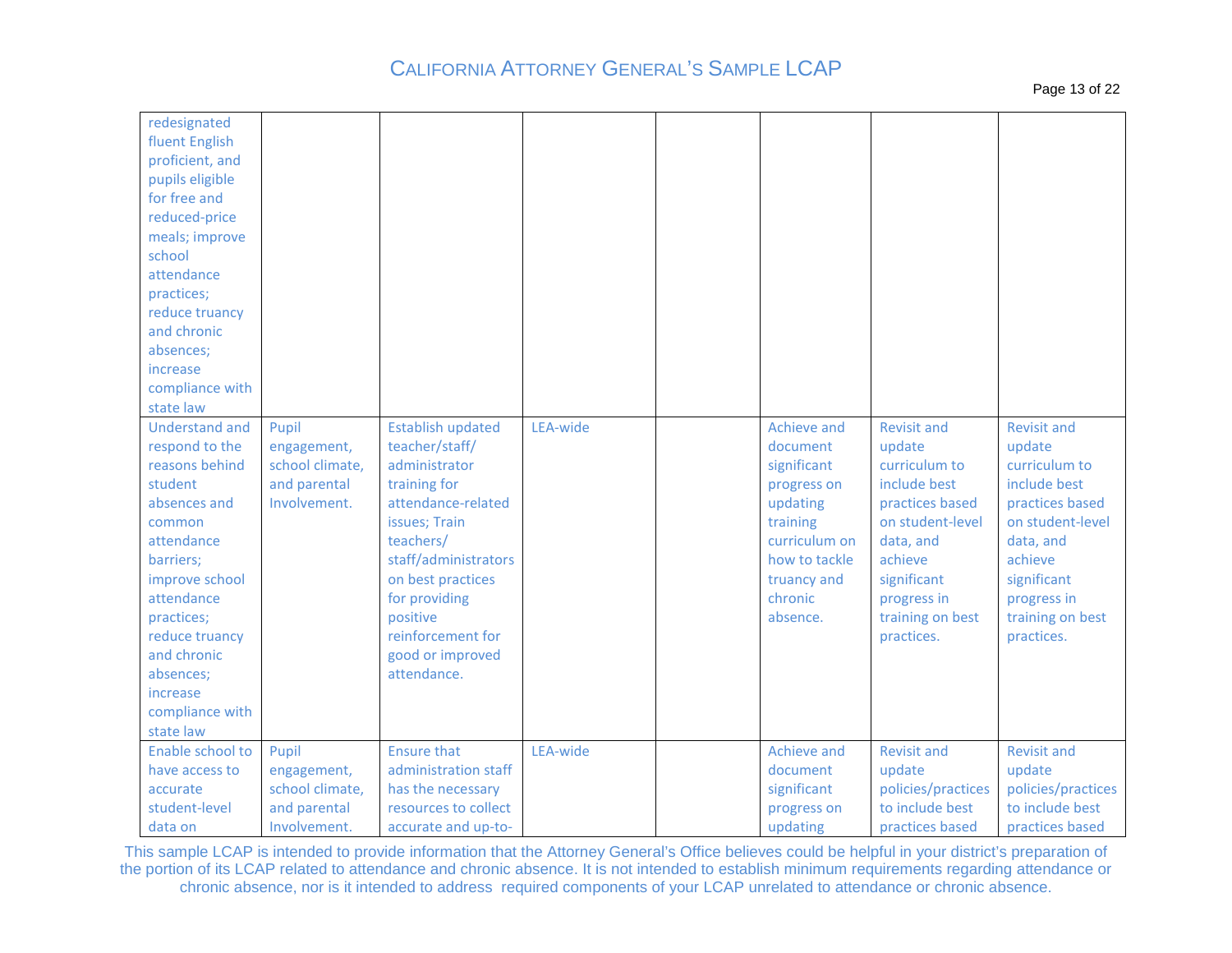| attendance and   | date attendance |  | attendance      | on student-level  | on student-level  |
|------------------|-----------------|--|-----------------|-------------------|-------------------|
| chronic absence  | data            |  | training to     | data; provide     | data; provide     |
| and to use this  |                 |  | reflect LEA's   | necessary funds   | necessary funds   |
| data to inform   |                 |  | improvement     | to ensure         | to ensure         |
| school           |                 |  | in data         | accurate and      | accurate and      |
| attendance       |                 |  | collection and  | timely student-   | timely student-   |
| improvement      |                 |  | usage; Identify | level data        | level data        |
| practices,       |                 |  | school          | collection in all | collection in all |
| update           |                 |  | attendance      | schools           | schools.          |
| behavioral       |                 |  | personnel who   |                   |                   |
| programs, and    |                 |  | were            |                   |                   |
| find better ways |                 |  | eliminated      |                   |                   |
| to engage        |                 |  | due to          |                   |                   |
| parents in the   |                 |  | decreased       |                   |                   |
| education        |                 |  | funding and     |                   |                   |
| process.         |                 |  | restore         |                   |                   |
|                  |                 |  | personnel to    |                   |                   |
|                  |                 |  | provide         |                   |                   |
|                  |                 |  | support for     |                   |                   |
|                  |                 |  | attendance      |                   |                   |
|                  |                 |  | counselors      |                   |                   |
|                  |                 |  | and SART and    |                   |                   |
|                  |                 |  | <b>SARB</b>     |                   |                   |
|                  |                 |  | prevention      |                   |                   |
|                  |                 |  | services        |                   |                   |

B. Identify additional annual actions, and the LEA may include any services that support these actions, above what is provided for all pupils performed to meet the targeted goals described in Section 2 for low-income pupils, English learners, foster youth and/or pupils that will serve low-income, English learner, and/or foster youth pupils as defined in Education Code section 42238.01 and pupils redesignated as fluent English proficient. The identified actions must include, but are not limited to, those actions that are to be redesignated as fluent English proficient (e.g., not listed in Table 3A above). List and describe expenditures for each fiscal year implementing these actions, including where those expenditures can be found in the LEA's budget.

| Goal                         | <b>Related State</b>           |                                       |                                                 | Annual<br><b>Update:</b> | What actions are performed or services<br>provided in each year (and are projected to be |  |
|------------------------------|--------------------------------|---------------------------------------|-------------------------------------------------|--------------------------|------------------------------------------------------------------------------------------|--|
| (Include and<br>identify all | and Local<br><b>Priorities</b> | <b>Actions and</b><br><b>Services</b> | <b>Level of Service</b><br>(Indicate if school- | <b>Review of</b>         | provided in years 2 and 3)? What are the                                                 |  |
| goals from<br>Section 2)     | (from Section 2)               |                                       | wide or LEA-wide)                               | actions/<br>services     | anticipated expenditures for each action<br>(including funding source)?                  |  |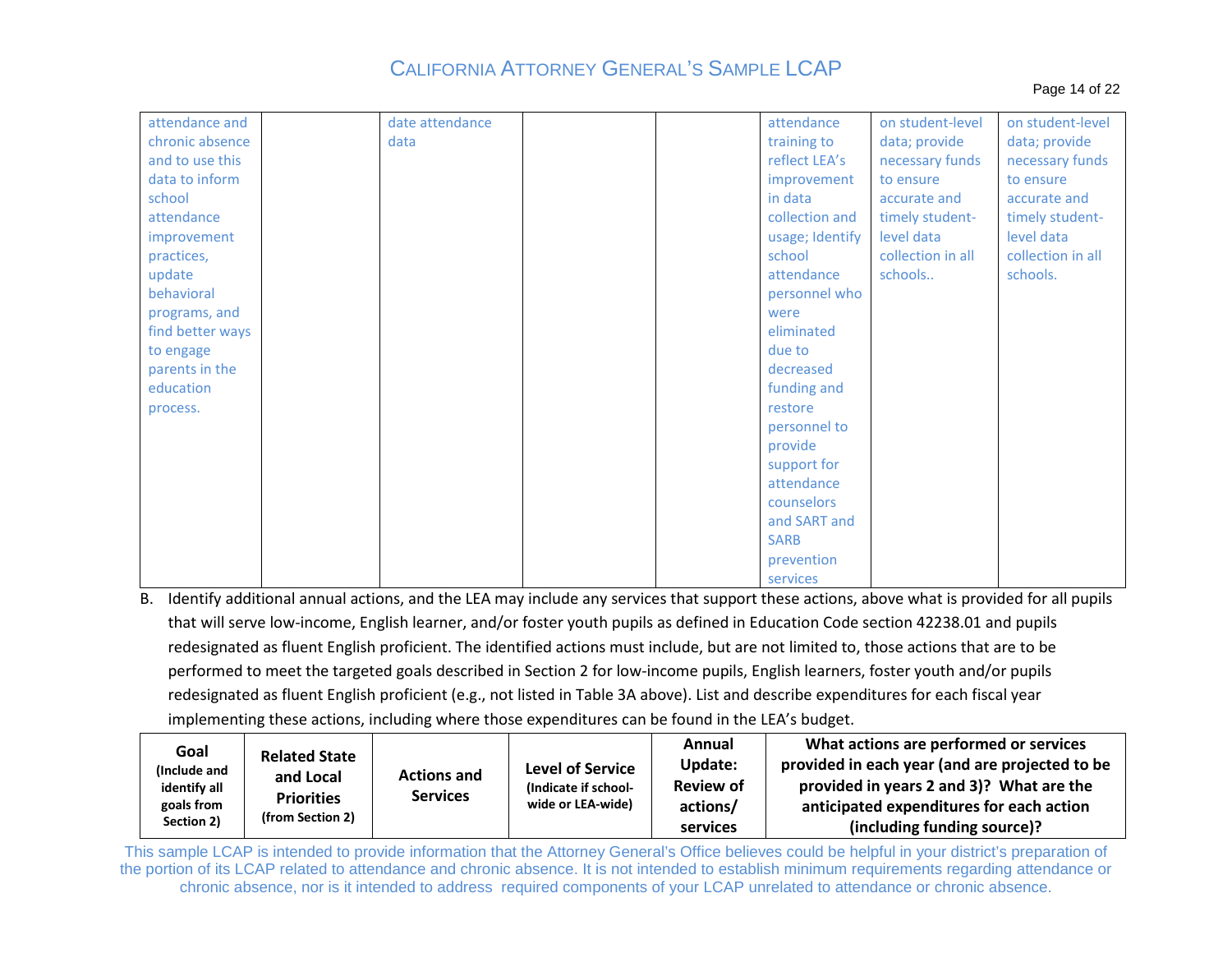Page 15 of 22

|                                                                                                                                                                                                                                                                                                                                                                                                                                                                                         |                                                                                                                                                                                                                                                                                                                                                 |          |                                                                                                                                             | <b>LCAP YEAR</b><br><b>Year 1: 20XX-</b><br>XX                                                                                                                                                                                                                                                                                             | <b>Year 2: 20XX-XX</b>                                                                                                                                                                                                                                                                                                                                                                                                                                                                    | <b>Year 3: 20XX-</b><br>XX                                                                                                                                                                                                                                                                                                                                                                                                                                                                |
|-----------------------------------------------------------------------------------------------------------------------------------------------------------------------------------------------------------------------------------------------------------------------------------------------------------------------------------------------------------------------------------------------------------------------------------------------------------------------------------------|-------------------------------------------------------------------------------------------------------------------------------------------------------------------------------------------------------------------------------------------------------------------------------------------------------------------------------------------------|----------|---------------------------------------------------------------------------------------------------------------------------------------------|--------------------------------------------------------------------------------------------------------------------------------------------------------------------------------------------------------------------------------------------------------------------------------------------------------------------------------------------|-------------------------------------------------------------------------------------------------------------------------------------------------------------------------------------------------------------------------------------------------------------------------------------------------------------------------------------------------------------------------------------------------------------------------------------------------------------------------------------------|-------------------------------------------------------------------------------------------------------------------------------------------------------------------------------------------------------------------------------------------------------------------------------------------------------------------------------------------------------------------------------------------------------------------------------------------------------------------------------------------|
| Reduce<br>Pupil<br>engagement,<br>truancy and<br>school climate,<br>chronic<br>and parental<br>absences;<br>Involvement.<br>enable school<br>to have<br>access to<br>accurate<br>student-level<br>data on<br>attendance<br>and chronic<br>absence and<br>to use this<br>data to<br>inform school<br>attendance<br>improvement<br>practices,<br>update<br>behavioral<br>practices,<br>and find<br>better ways<br>to engage<br>parents in<br>the<br>education<br>process;<br>decrease the | Allocate resources<br>for programs<br>specifically geared<br>toward removing<br>barriers to<br>attendance for<br>foster youth,<br>English learners,<br>redesignated<br>fluent English<br>proficient, and<br>pupils eligible for<br>free and reduced-<br>price meals and<br>allocate resources<br>for monitoring<br>their attendance<br>metrics. | LEA-Wide | document<br>significant<br>progress<br>listed in<br>to support<br>programs<br>specifically<br>English<br>learners,<br>vigilantly<br>monitor | Achieve and<br>executing at<br>least 2 of the 4<br>policy and data<br>deliverables<br>Appendix C; LEA<br>will allocate<br>funds sufficient<br>geared toward<br>foster youth,<br>redesignated<br>fluent English<br>proficient, and<br>pupils eligible<br>for free and<br>reduced-price<br>meals and will<br>absences for<br>these students. | Achieve and<br>document<br>significant<br>progress<br>executing at<br>least 3 of the 4<br>policy and data<br>deliverables<br>listed in<br>Appendix C; LEA<br>will allocate<br>funds sufficient<br>to support<br>programs<br>specifically<br>geared toward<br>foster youth,<br>English<br>learners,<br>redesignated<br>fluent English<br>proficient, and<br>pupils eligible<br>for free and<br>reduced-price<br>meals and will<br>vigilantly<br>monitor<br>absences for<br>these students. | Achieve and<br>document<br>significant<br>progress<br>executing all 4<br>of the policy<br>and data<br>deliverables<br>listed in<br>Appendix C; LEA<br>will allocate<br>funds sufficient<br>to support<br>programs<br>specifically<br>geared toward<br>foster youth,<br><b>English</b><br>learners,<br>redesignated<br>fluent English<br>proficient, and<br>pupils eligible<br>for free and<br>reduced-price<br>meals and will<br>vigilantly<br>monitor<br>absences for<br>these students. |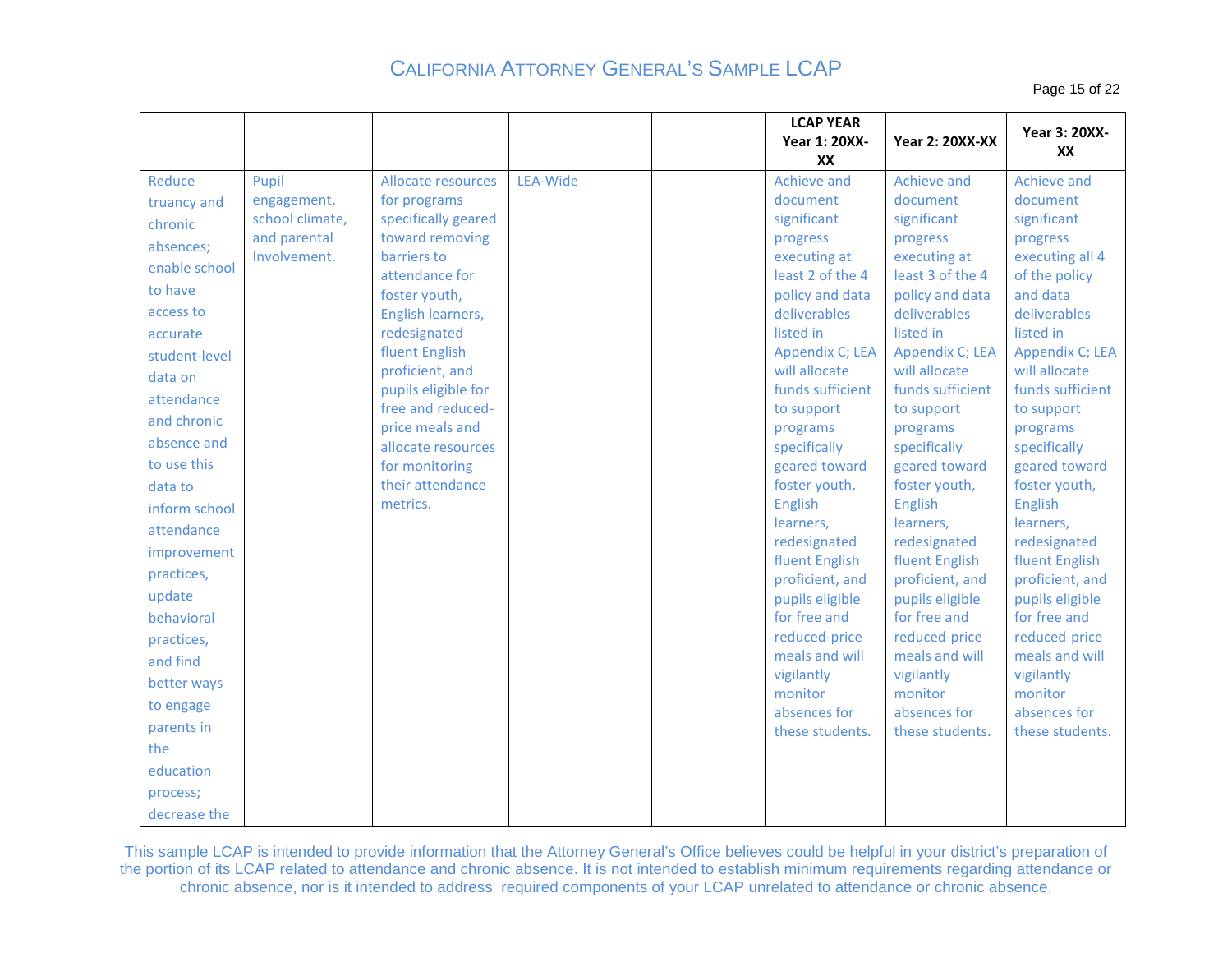| attendance      |  |  |  |
|-----------------|--|--|--|
| gap for all at- |  |  |  |
| risk            |  |  |  |
| subgroups,      |  |  |  |
| including       |  |  |  |
| foster youth,   |  |  |  |
| English         |  |  |  |
| learners,       |  |  |  |
| redesignated    |  |  |  |
| fluent English  |  |  |  |
| proficient,     |  |  |  |
| and pupils      |  |  |  |
| eligible for    |  |  |  |
| free and        |  |  |  |
| reduced-        |  |  |  |
| price meals;    |  |  |  |
| Understand      |  |  |  |
| and respond     |  |  |  |
| to the          |  |  |  |
| reasons         |  |  |  |
| behind          |  |  |  |
| student         |  |  |  |
| absences and    |  |  |  |
| common          |  |  |  |
| attendance      |  |  |  |
| barriers;       |  |  |  |
| improve         |  |  |  |
| school          |  |  |  |
| attendance      |  |  |  |
| practices;      |  |  |  |
| increase        |  |  |  |
| compliance      |  |  |  |
| with state      |  |  |  |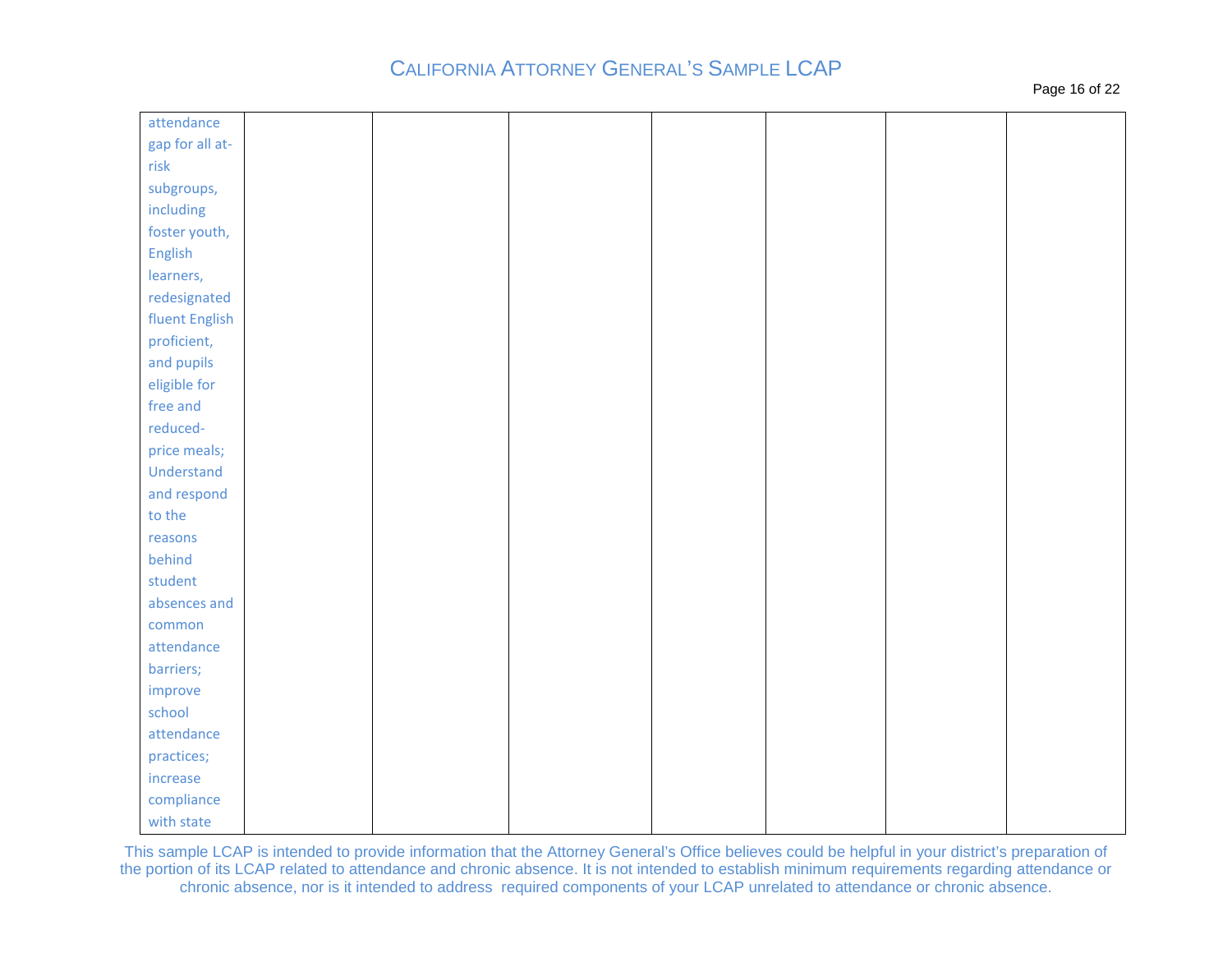Page 17 of 22

| law |  |  |  |  |
|-----|--|--|--|--|
|     |  |  |  |  |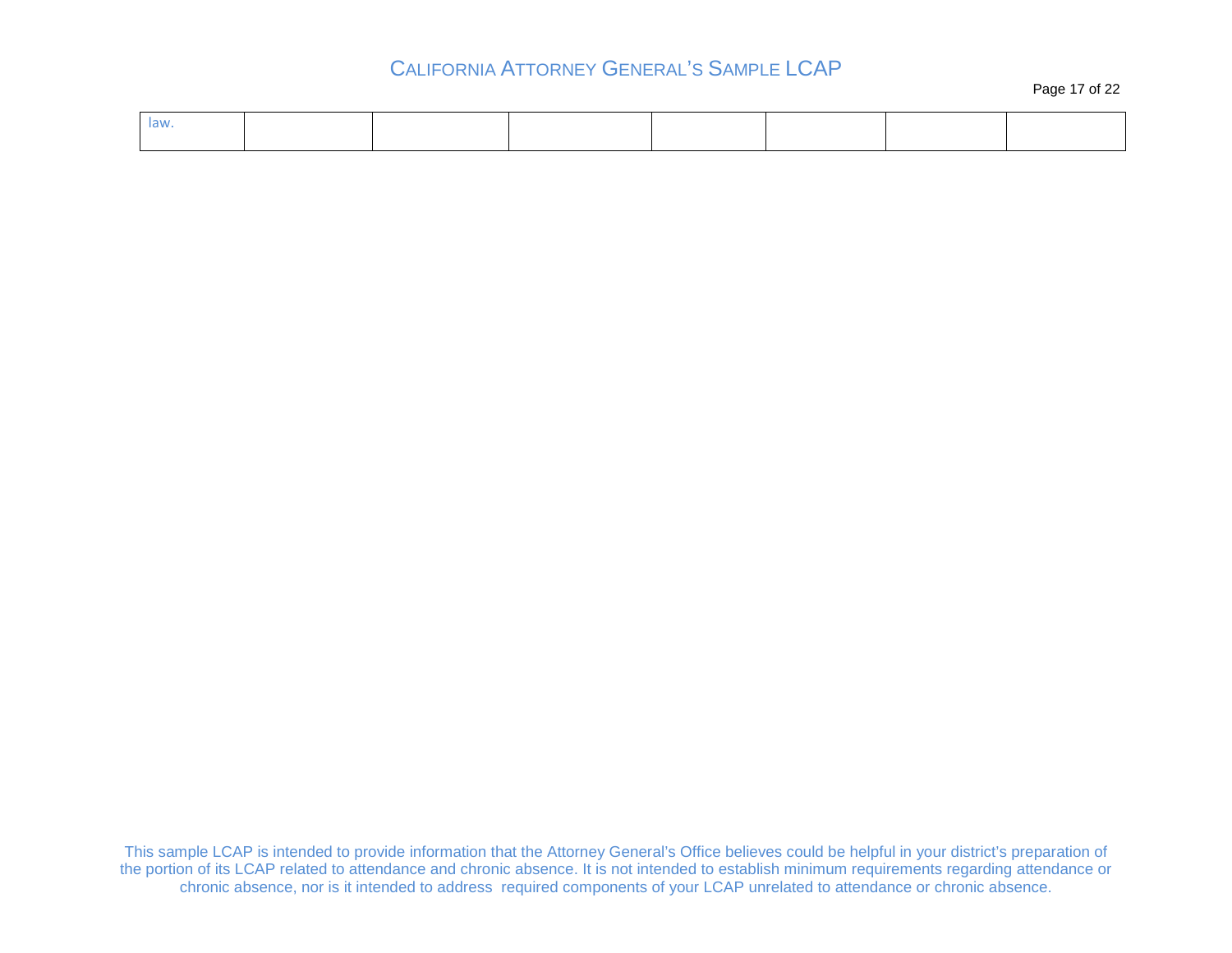C. Describe the LEA's increase in funds in the LCAP year calculated on the basis of the number and concentration of low income, foster youth, and English learner pupils as determined pursuant to 5 CCR 15496(a)(5). Describe how the LEA is expending these funds in the LCAP year. Include a description of, and justification for, the use of any funds in a districtwide, schoolwide, countywide, or charterwide below 40 percent of enrollment of unduplicated pupils at a school site in the LCAP year, when using supplemental and concentration funds in a districtwide or schoolwide manner, the school district must additionally describe how the services provided are the most effective use of funds to meet the district's goals for unduplicated pupils in the state priority areas. (See 5 CCR 15496(b) for guidance.) manner as specified in 5 CCR 15496. For school districts with below 55 percent of enrollment of unduplicated pupils in the district or

D. Consistent with the requirements of 5 CCR 15496, demonstrate how the services provided in the LCAP year for low income pupils, foster youth, and English learners provide for increased or improved services for these pupils in proportion to the increase in funding provided for such pupils in that year as calculated pursuant to 5 CCR 15496(a)(7). Identify the percentage by which services for unduplicated pupils must be increased or improved as compared to the services provided to all pupils in the LCAP year as calculated pursuant to 5 CCR increased and/or improved services for unduplicated pupils as compared to the services provided to all pupils. 15496(a). An LEA shall describe how the proportionality percentage is met using a quantitative and/or qualitative description of the

#### NOTE: Authority cited: Sections 42238.07 and 52064, Education Code. Reference: Sections 2574, 2575, 42238.01,

## 42238.02, 42238.03, 42238.07, 47605, 47605.5, 47606.5, 48926, 52052, 52060-52077, and 64001, Education Code; 20

#### U.S.C. Section 6312.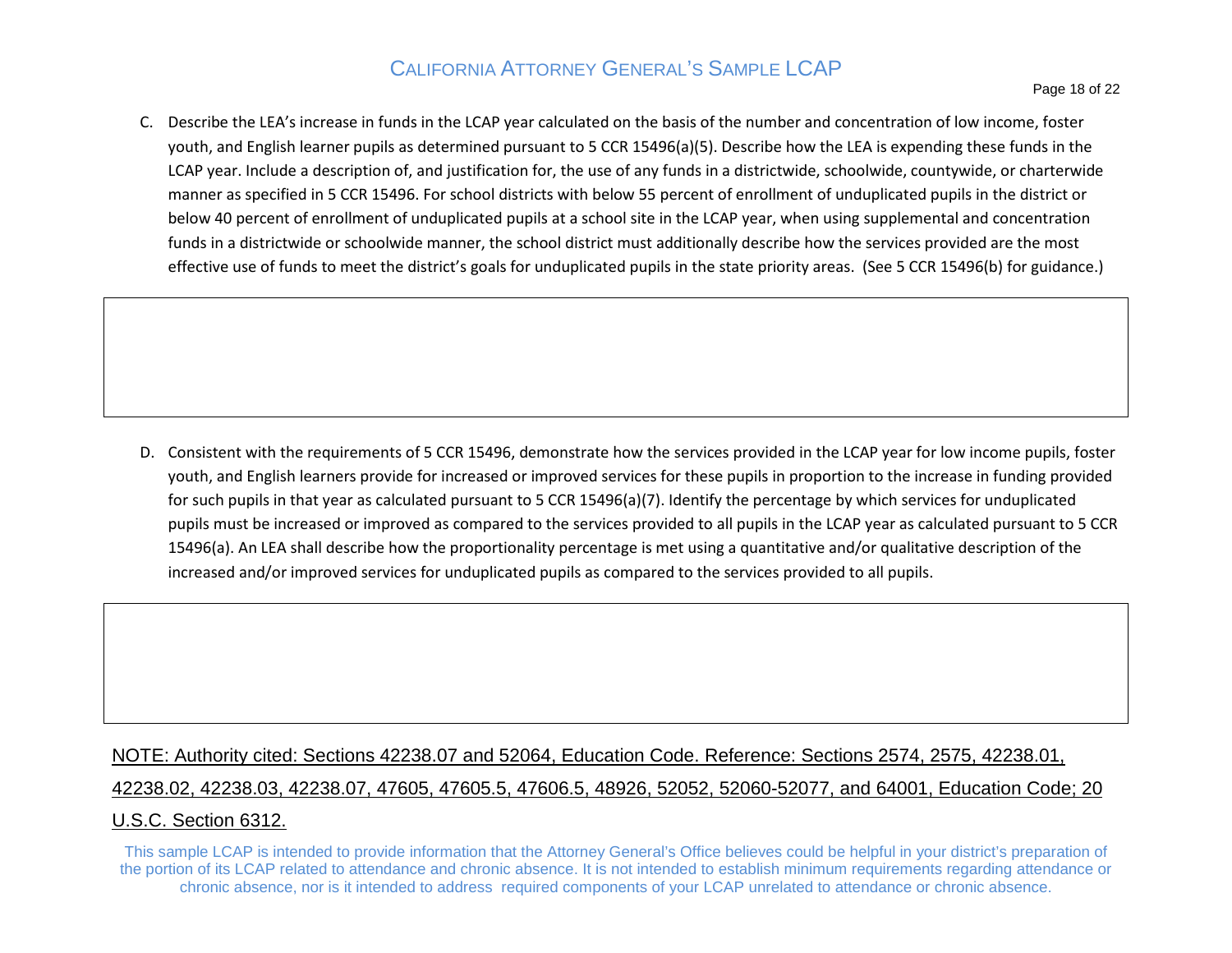#### **APPENDIX A: Necessary LEA Infrastructure For Increasing Attendance Rates**

- 1. Comprehensive school information system that allows for accurate identification of absent students; weekly updating of school information system with information based on student-level "barriers to attendance" metrics, truancy, habitual truancy, and chronic truancy metrics, chronic absence metrics, and school climate metrics, academic achievement metrics, zip code, and tracking of previous interventions. Connect all student-level data to provide a comprehensive picture of barriers to attendance.
- 2. Full compliance with truancy mandates and use of mandates to trigger proactive interventions and engagement with families. These engagements may include, but should not be limited to, the sending of Notification of Truancy letters, a comprehensive review of a student's attendance history (including history from prior schools in the case of a transfer), making a conscientious effort to hold at least one conference with the student's guardian and the student, conducting a home visit, and counseling regarding or referral to additional resources.
- 3. Data system that allows for tracking and monitoring of attendance-based LCAP metrics; ensure proper use and access to such data system by district and school site personnel.
- 4. Emphasis on school climate and student engagement including monitoring through surveys of parents, students and teachers along with the comprehensive training and implementation of schoolwide behavioral support and intervention systems.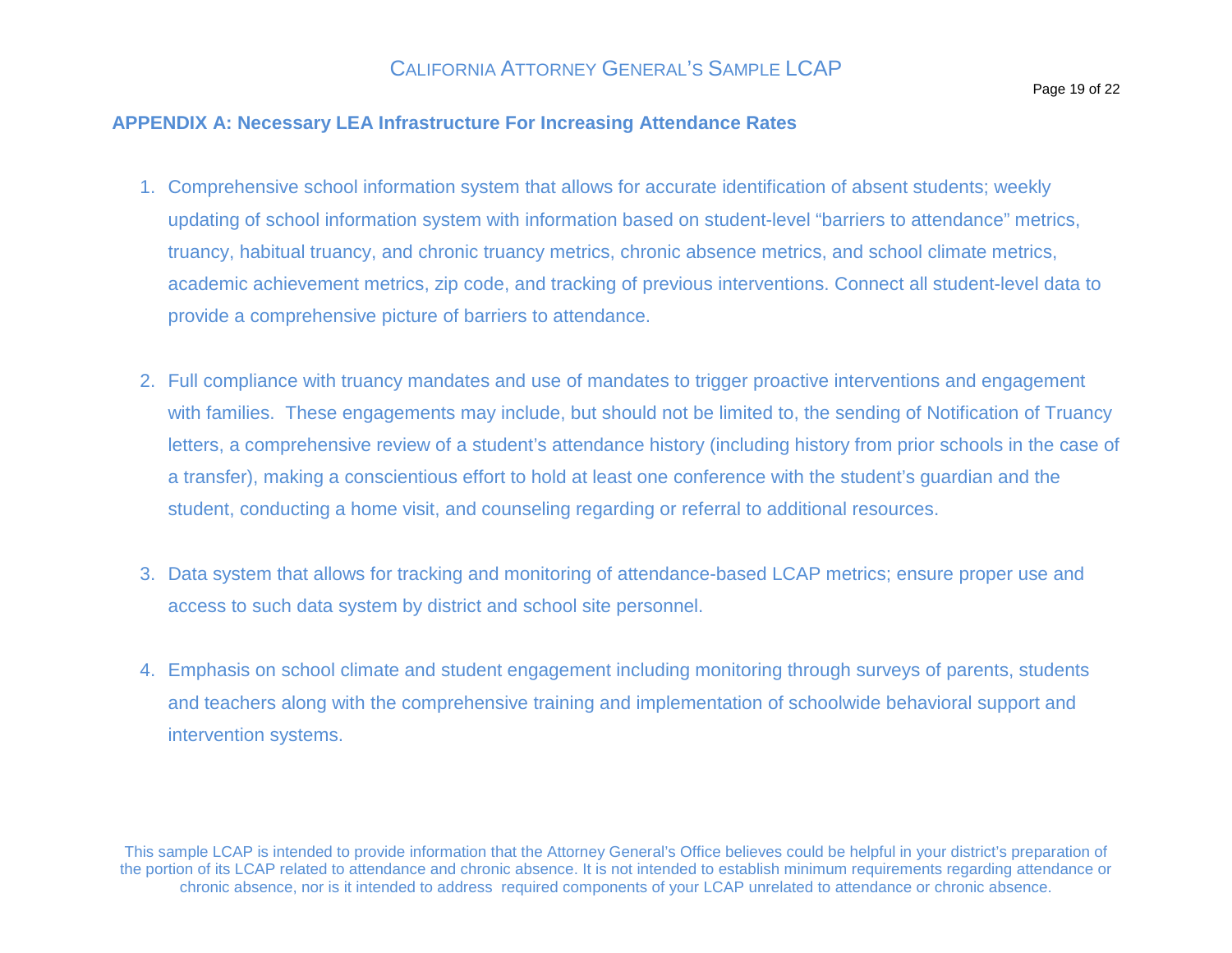- 5. Updated training curriculum for administrators, staff and teachers on best practices for increasing student attendance including but not limited to: data input, attendance program implementation, intervention tracking, and positive reinforcement for good or improved attendance.
- 6. Tiered system of attendance reduction efforts that begin with prevention and early outreach and include the following response components: creating a local SARB which emphasizes robust services and prevention; if a SARB already exists, improving/increasing the services offered by the SARB; and establishing a collaborative relationship with the county District Attorney's office. Ensure all truancy interventions are exhausted prior to referring a youth to a SARB hearing, and prior to referring a youth to the District Attorney's office.
- 7. Formal collaboration channels between district and government agencies related to foster care, health services, and schools to better address the root cause of attendance or truancy issues.
- 8. Establish LEA-wide program to communicate about the importance of school attendance and to provide positive reinforcement for good or improved attendance.
- 9. Identify school attendance personnel and/or positions which were eliminated due to decreased funding and restore personnel and/or positions to provide support for attendance counselors and SART and SARB prevention services.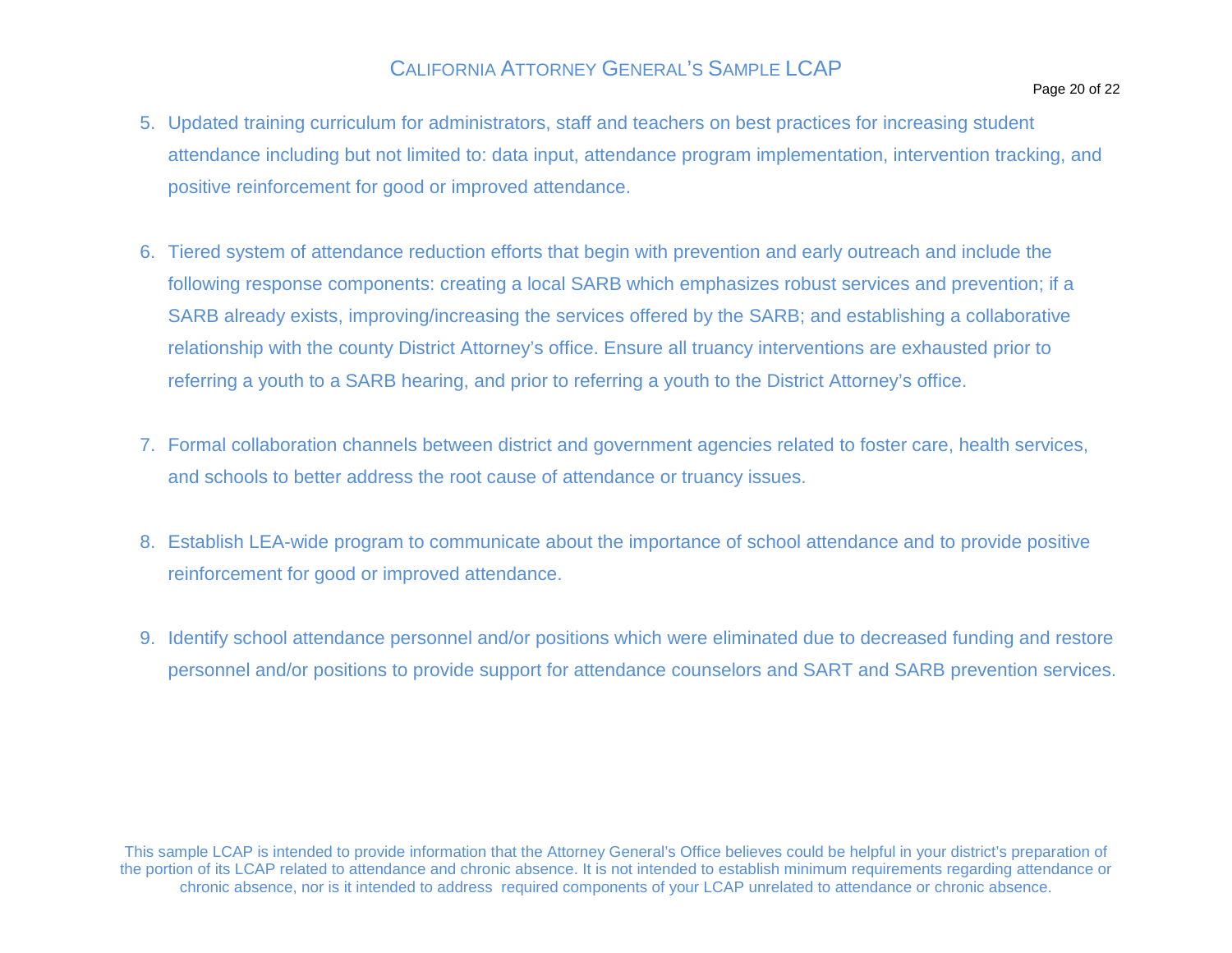#### **APPENDIX B: Responsibilities of School Attendance Team**

- 1. Use comprehensive student-level data to identify barriers to attendance on a regular basis. Once barriers have been identified, develop programs tailored to specific subgroups to remove barriers to attendance.
- 2. Use comprehensive student-level data to inform early outreach and prevention strategies. Inform districts and schools about existing practices that work.
- 3. Coordinate efforts with teachers, healthcare providers, and administrators tasked with intervening to prevent truancy and chronic absence, and other stakeholders to remove barriers to attendance in school and specific subgroups.
- 4. Identify positive outliers, or students who have low levels of truancy and chronic absence even though they are from a sub-group that has traditionally low attendance, to offer insights into what works locally to improve student attendance.<sup>[i](#page-21-0)</sup>
- 5. Ensure that attendance programs are tailored for the most at-risk students, including but not limited to foster youth, pupils eligible for free and reduced-price meals, and English learners.
- 6. Establish channels of communication to inform parents that absences, even if they are excused, can cause academic challenges in the future.